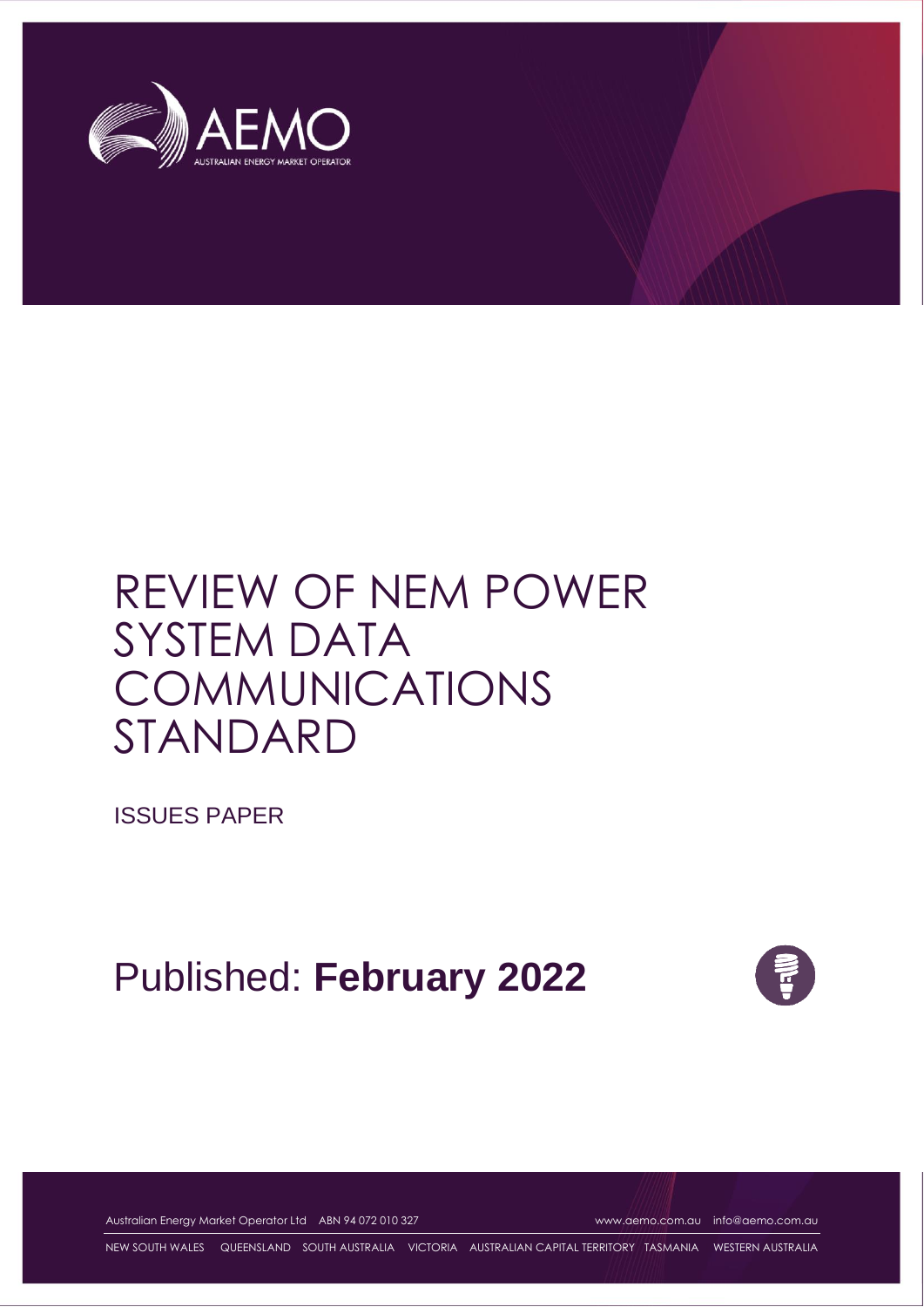



© 2022 Australian Energy Market Operator Limited. The material in this publication may be used in accordance with the [copyright permissions on AEMO's website](http://aemo.com.au/Privacy_and_Legal_Notices/Copyright_Permissions_Notice).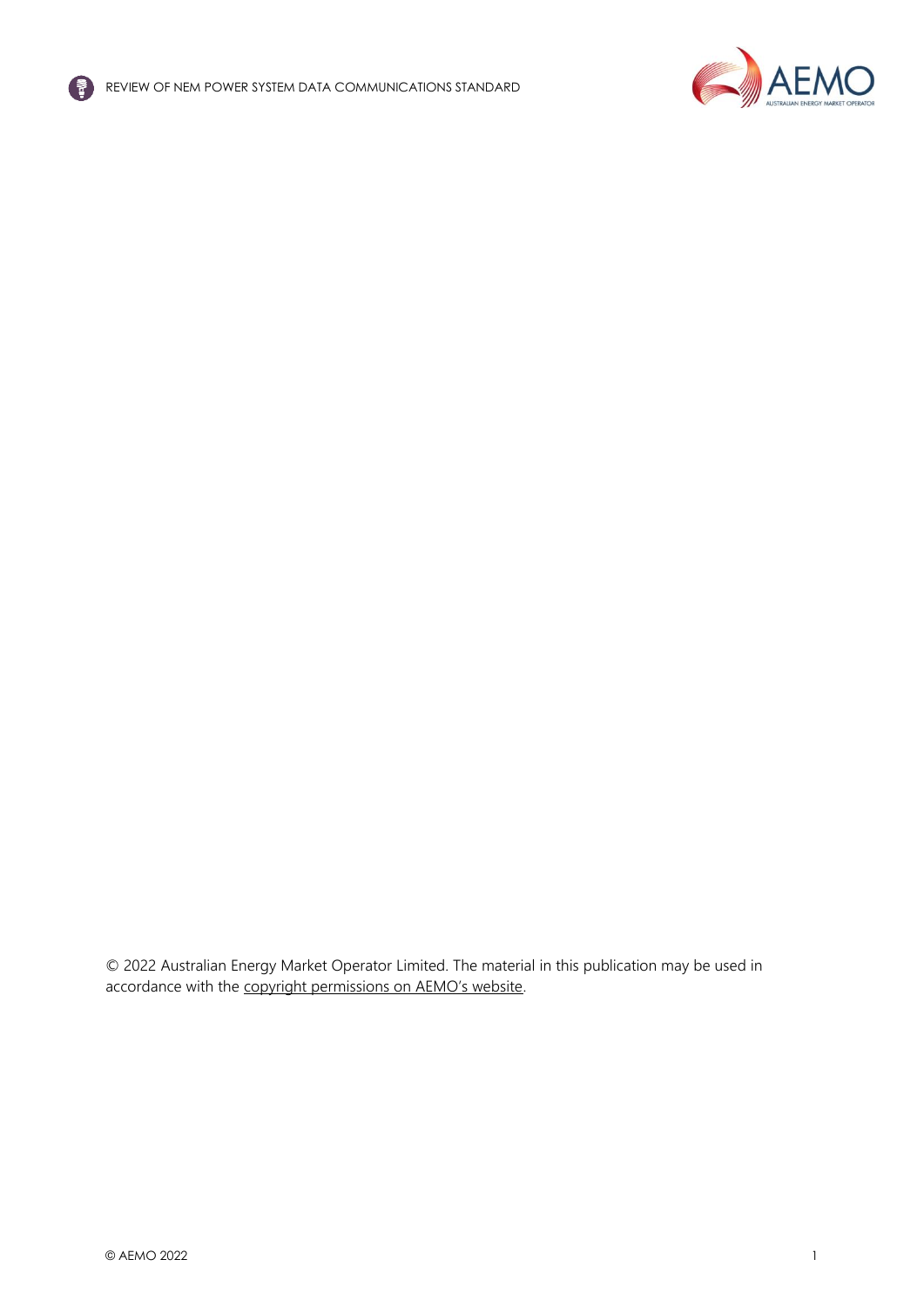

# <span id="page-2-0"></span>**EXECUTIVE SUMMARY**

The publication of this Issues Paper commences the first stage of the Rules consultation process conducted by AEMO to amend the Power System Data Communications Standard for the NEM (Standard) under the National Electricity Rules (NER).

The Standard<sup>1</sup> sets out requirements which participants identified as 'data communication providers' (DCPs) must comply with in providing, maintaining, and operating the equipment and systems used in the transmission and receipt of power system data and electronic instructions to and from NEM control centres. Under the NER, these requirements apply to network service providers, registered generators, certain customers, demand response service providers, and providers of ancillary services and other system security services.

The Standard incorporates requirements and protocols covering matters including:

- Data representation, quality, and latency
- Remote control response times
- Reliability of facilities and equipment
- Security of equipment and data
- Data protocols and interfacing with AEMO
- Maintenance requirements such as outage response time.

This Standard was first established in 1998 and has been reviewed at periodic intervals, most recently in 2017. AEMO has determined that a further review is now necessary due to ongoing changes in the NEM power system, and recent changes to the NER.

This review will consider amendments to the Standard both to address current issues with the content, application, and interpretation of the Standard, and consider how the Standard could be adapted to accommodate communication needs effectively and efficiently for emerging changes in the NEM power system.

AEMO has prepared this Issues Paper to facilitate informed debate and feedback on the most efficient way to meet the objectives for this Standard in the NER for current conditions and reasonably expected developments in the NEM, having regard to the national electricity objective.

The matters canvassed in this Issues Paper have been informed by preliminary engagement with energy industry participants and other market bodies. AEMO has identified approximately 50 discrete topics for review, which are grouped under 18 separate headings in this Issues Paper. Some of the key themes include:

- Need for more responsive control loops.
- Data latency
- Lack of specificity in requirements regarding data quality and reliability
- Need to meet latest expectations regarding security of data related to critical infrastructure
- Need to be clearer on obligations of different parties and boundaries of responsibility between them.
- Changing nature of the power system and the NEM

<sup>&</sup>lt;sup>1</sup> The current version of the Standard is at [https://www.aemo.com.au/-](https://www.aemo.com.au/-/media/Files/Electricity/NEM/Network_Connections/Transmission-and-Distribution/AEMO-Standard-for-Power-System-Data-Communications.pdf) [/media/Files/Electricity/NEM/Network\\_Connections/Transmission-and-Distribution/AEMO-Standard-for-Power-System-Data-](https://www.aemo.com.au/-/media/Files/Electricity/NEM/Network_Connections/Transmission-and-Distribution/AEMO-Standard-for-Power-System-Data-Communications.pdf)[Communications.pdf](https://www.aemo.com.au/-/media/Files/Electricity/NEM/Network_Connections/Transmission-and-Distribution/AEMO-Standard-for-Power-System-Data-Communications.pdf)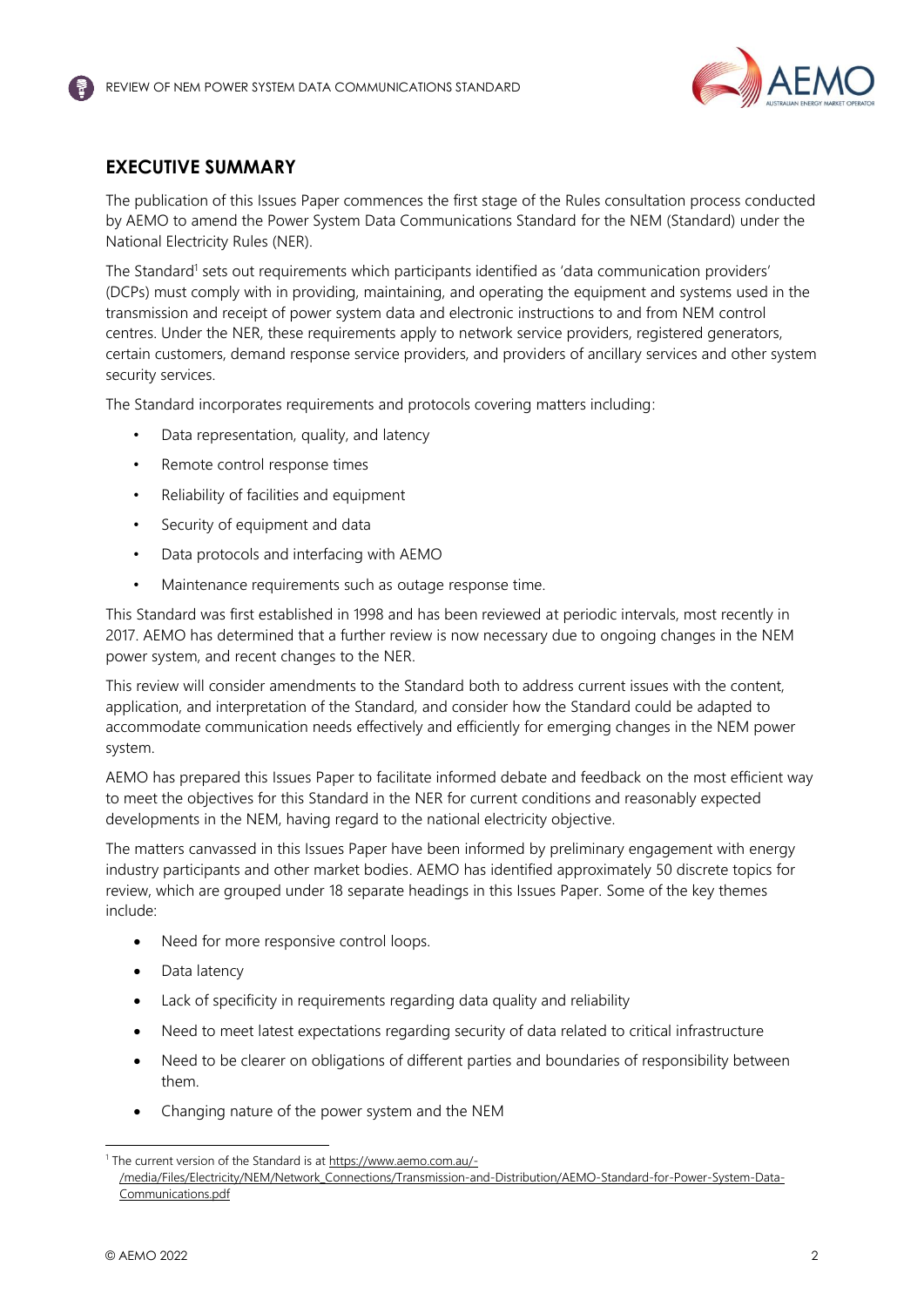

AEMO notes that it may not be possible to immediately address all identified issues within this consultation for reasons of practicality, and that some issues may require policy decisions or regulatory changes before they can be considered for the Standard.

At this first stage of formal consultation on this review, AEMO is seeking feedback on the materiality and impact of these issues, and any proposed solutions, options, or impediments for change. AEMO requests that the expected costs and benefits of any proposed solution are identified in submissions to the extent possible. Respondents may also wish to identify any further issues that they believe should be considered in AEMO's review of the Standard.

Stakeholders are invited to make written submissions on this Issues Paper, in particular on the questions identified throughout the paper, by 5.00 pm (AEDT time) on 15 March 2022. Submissions must be made in accordance with the requirements set out in the Notice of First Stage of Consultation published with this paper.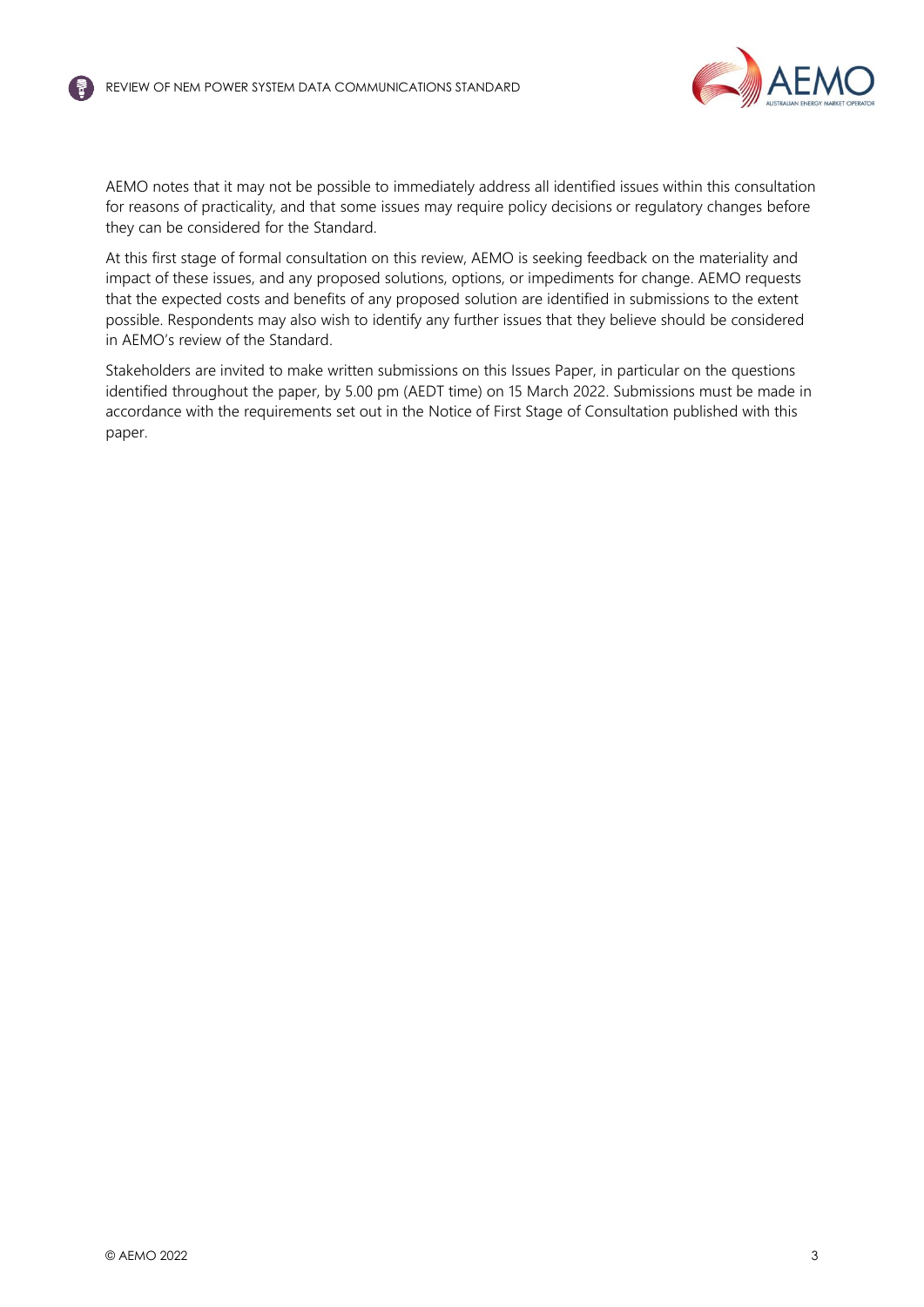

# **CONTENTS**

|                | <b>EXECUTIVE SUMMARY</b>              |    |
|----------------|---------------------------------------|----|
| $\mathbf{1}$ . | STAKEHOLDER CONSULTATION PROCESS      | 5  |
| 1.1            | Commencement of formal consultation   | 5  |
| 1.2            | Prior consultation undertaken by AEMO | 5  |
| 1.3            | Structure of this paper               | 6  |
| 2.             | <b>BACKGROUND</b>                     | 7  |
| 2.1            | NER requirements                      | 7  |
| 2.2            | Context for this consultation         | 7  |
| 3.             | ISSUES RELATING TO THE STANDARD       | 9  |
| 3.1            | Issues with the current Standard      | 9  |
| 3.2            | Emerging Issues                       | 20 |
| 4.             | SUMMARY OF MATTERS FOR CONSULTATION   | 22 |
| 5.             | <b>NEXT STEPS</b>                     | 29 |
|                | APPENDIX A - GLOSSARY                 |    |
|                |                                       |    |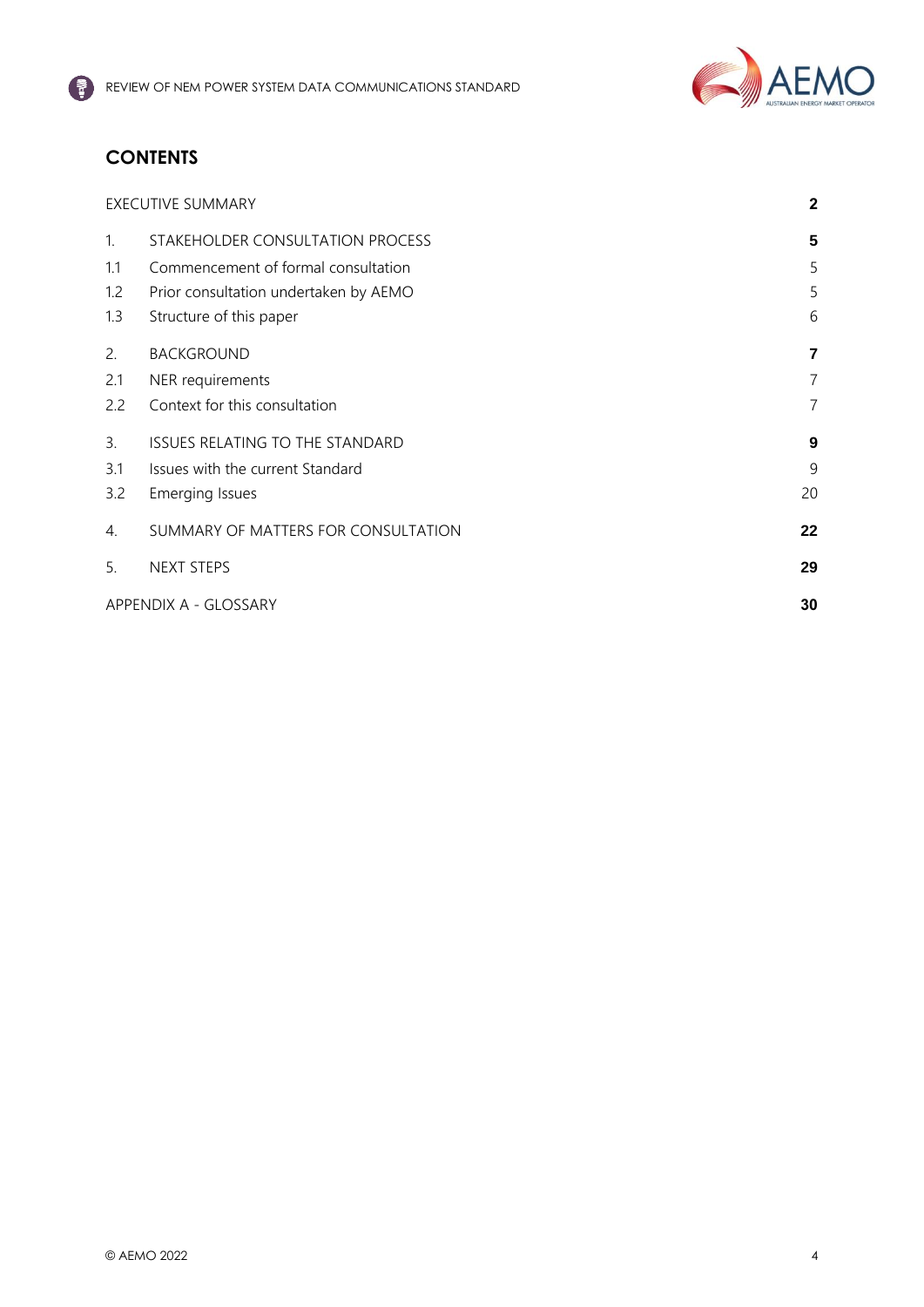

# <span id="page-5-0"></span>**1. STAKEHOLDER CONSULTATION PROCESS**

# <span id="page-5-1"></span>**1.1 Commencement of formal consultation**

As required by clause 4.11.2(c) of the NER, AEMO is consulting on its review and amendment of the Power System Data Communications Standard for the NEM (Standard) in accordance with the Rules consultation procedures in rule 8.9. AEMO is extending this consultation beyond Network Service Providers to all registered participants and interested parties, since the requirements in the Standard affect the obligations of registered generators, some customers, demand response service providers, and providers of ancillary services and other system security services.

AEMO's indicative timeline for this consultation is outlined in the table below. Future dates may be adjusted depending on the number and complexity of issues raised in submissions and any meetings with stakeholders. Additionally, noting the breadth of this Issues Paper, AEMO recognises that it may be appropriate to provide an opportunity to comment on a second draft of the Standard, or alternatively to implement amendments in two or more stages, potentially with extended consultation on some issues. These steps will be considered as the consultation progresses.

| <b>Deliverable</b>                                                                   | <b>Indicative Date</b>   |
|--------------------------------------------------------------------------------------|--------------------------|
| Issues Paper published. First stage consultation period opens                        | Thursday 3 February 2022 |
| Submissions close on Issues Paper                                                    | Tuesday 15 March 2022    |
| Draft Report and draft Standard published. Second stage<br>consultation period opens | Tuesday 12 April 2022    |
| Submissions close on Draft Report and draft Standard                                 | Thursday 19 May 2022     |
| Final Report and final version of Standard published                                 | Thursday 9 June 2022     |

Prior to the first stage submissions due date, stakeholders can request a meeting with AEMO to discuss the issues raised in this Issues Paper.

# <span id="page-5-2"></span>**1.2 Prior consultation undertaken by AEMO**

To inform the issues to be considered for consultation in AEMO's review of the Standard, AEMO extended an invitation to interested stakeholders to provide feedback on the Standard, in an AEMO Communication bulletin on 21 October 2021. AEMO also directly contacted NEM participants, government and market bodies thought to have a particular interest in the Standard.

AEMO held a series of four targeted workshops attended by a wide range of stakeholders who expressed an interest in participating in that stage. These were:

- $\bullet$  NSPs 26 October 2021
- Market Participants including generators, battery storage providers, demand response providers and aggregators – 18 November 2021
- Cyber security experts 19 November 2021
- Market bodies 2 December 2021

Stakeholders who either participated in workshops or submitted written feedback identified several issues relating to the standard, with:

• 27 issues from NSPs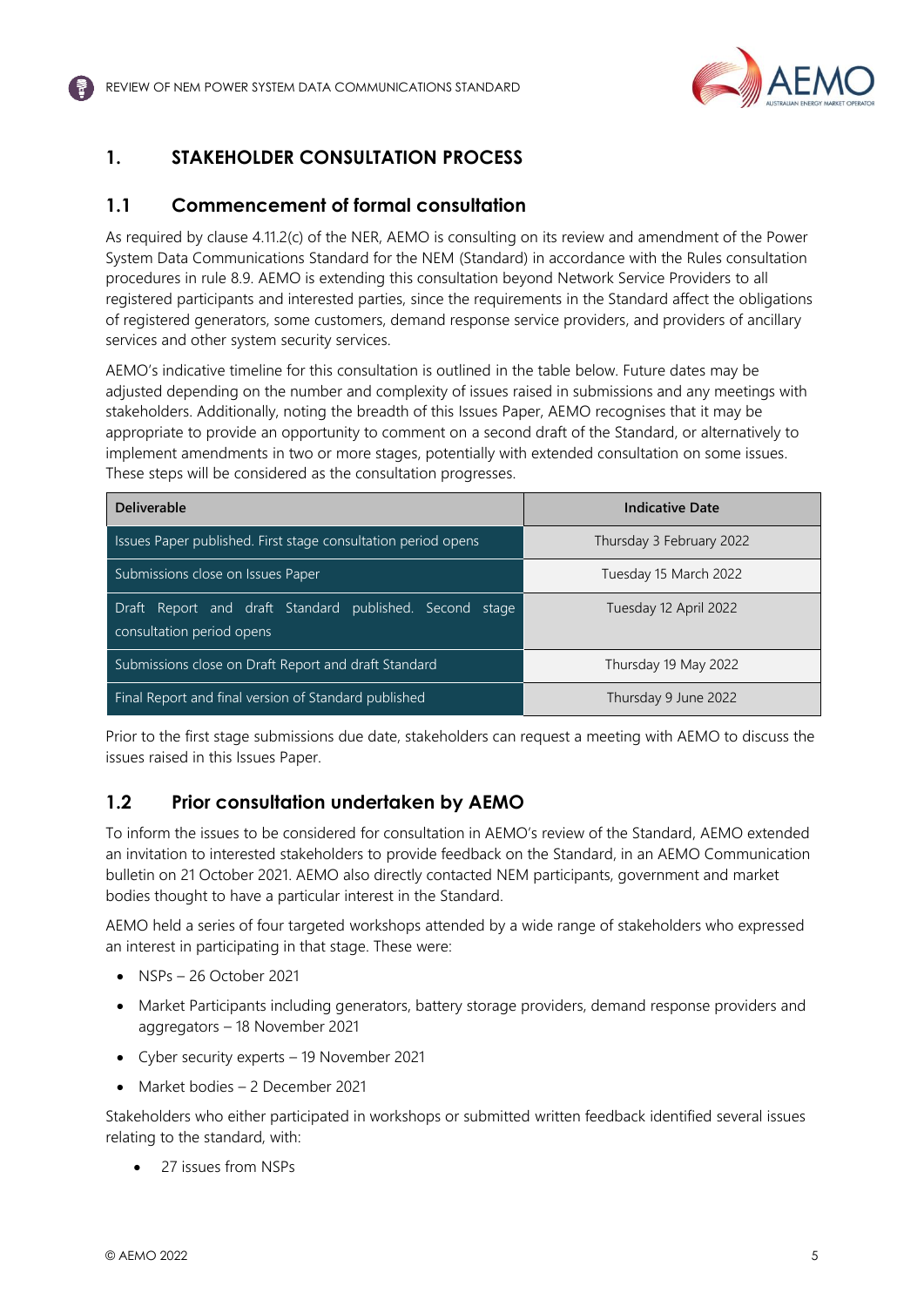

- 9 issues from Market Participants
- 12 issues from cyber security experts
- 3 issues from government or regulatory agencies.

AEMO has used the feedback provided by stakeholders through this process to help formulate this Issues Paper, together with further issues and observations gathered from AEMO's own operational experience and expertise.

Some of the specific points identified in the preliminary engagement process have been consolidated with similar issues on the same theme for consultation purposes.

## <span id="page-6-0"></span>**1.3 Structure of this paper**

The remainder of this Issues Paper is structured as follows:

- Section 2 explains the NER requirements that establish the scope and application of the Standard and the context for the review AEMO is currently undertaking.
- Section 3 provides an overview of the substantive issues identified by AEMO and stakeholders in the initial process, and which AEMO is initially considering as part of this review. These are divided into issues with the current Standard (section 3.1) and emerging issues (section 3.2).
- Section 4 summarises the issues for consultation in table form.
- Section 5 highlights the immediate next steps in the consultation.
- There is a glossary of terms used in this Issues Paper at Appendix A.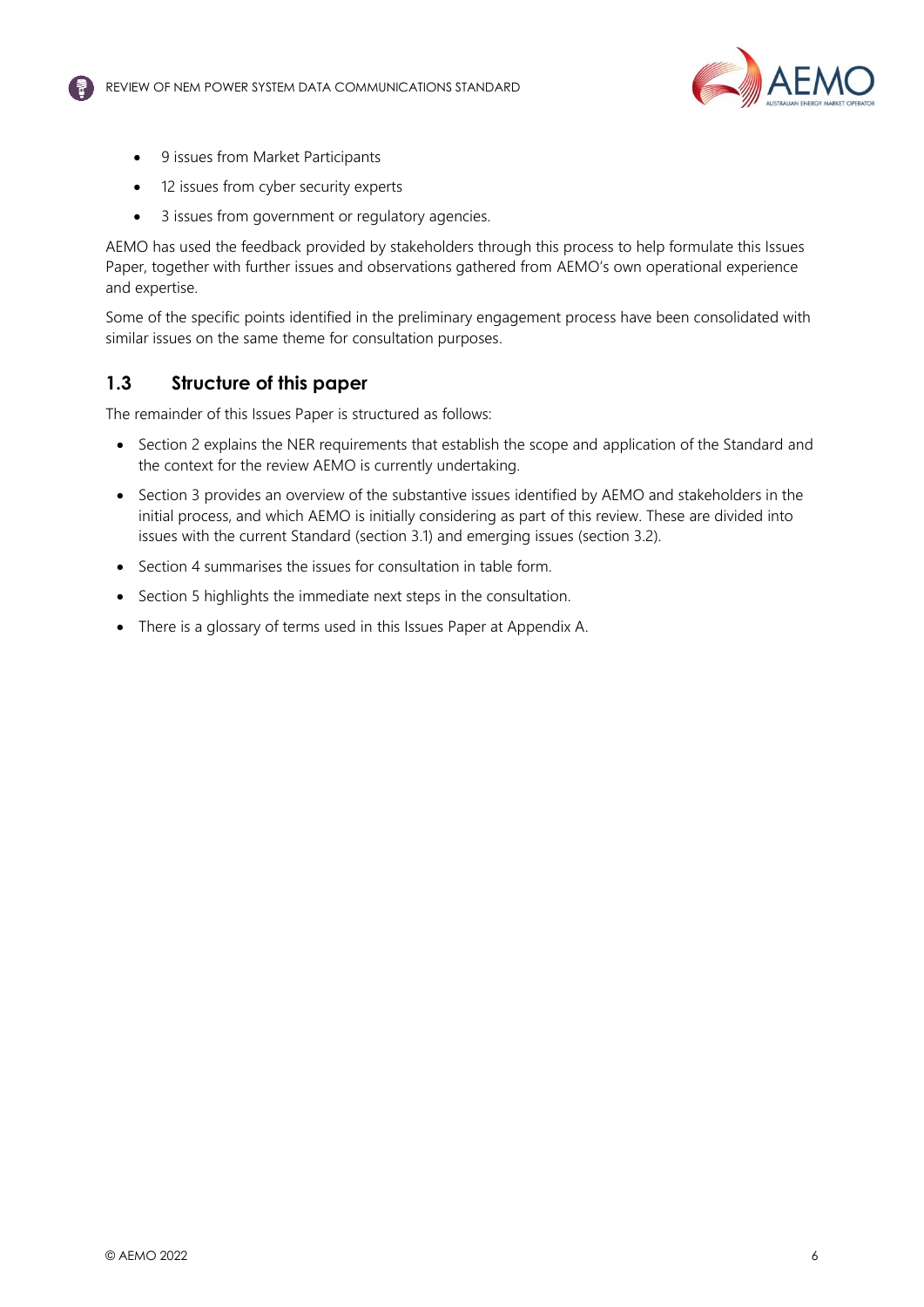

# <span id="page-7-0"></span>**2. BACKGROUND**

## <span id="page-7-1"></span>**2.1 NER requirements**

The Standard is made under clause 4.11.2(c) of the National Electricity Rules (NER) and relates to the facilities and equipment used for transmitting data and signals to and from AEMO for the purposes of its market and power system security functions. The Standard incorporates the standards and protocols referred to in clause 4.11.1 and 4.11.2(a) of the NER and referenced in the network access standards in the schedules to Chapter 5 of the NER.

The purpose of the Standard is to set out the standards and protocols with which Data Communication Providers (DCPs) must comply for:

- Installing and maintaining remote control and monitoring equipment
- Providing and maintaining communication facilities for transmitting data and instructions to and from NEM control centres.

Under the NER, the communication standards and protocols in the Standard apply to DCPs in the following categories:

- (i) Network Service Providers (NSP) under clause 4.11.2(a) of the NER;
- (ii) Generators under clauses 4.11.1(a) and S5.2.6 of the NER, subject to relevant conditions of their performance standards;
- (iii) Customers (in respect of substations, where required by their agreed performance standards) under clauses 4.11.1(a) and S5.3.9 of the NER;
- (iv) Market Network Service Providers (in respect of substations) under clauses 4.1.1(a) and S5.3a.4 of the NER, subject to relevant conditions of their performance standards;
- (v) Providers of ancillary services, system strength and inertia services under clause 4.11.1(b) of the NER;
- (vi) Demand Response Service Providers under clause 4.11.1(c1) of the NER.

## <span id="page-7-2"></span>**2.2 Context for this consultation**

AEMO has collated a wide range of issues for review in relation to the subject matter of the Standard, identified by stakeholders and by AEMO itself in the course of NEM operations. For the purposes of its review, AEMO has separated these into issues relating to the Standard's current application and requirements, and issues that may need to be addressed to support efficient and effective data communication across the range of facilities, services and operational requirements expected to exist in the NEM in the relatively near future.

Current issues identified to date include:

- AEMO's Automatic Generation Control (AGC) scheme needs more responsive control loops.
- Data latency is an issue with, in some cases, data being tens of seconds old before being received by AEMO.
- Lack of specificity in requirements regarding data quality and reliability.
- The current Standard does not reflect the latest expectations regarding security of data related to critical infrastructure.
- Insufficient clarity on obligations of different parties and boundaries of responsibility between them.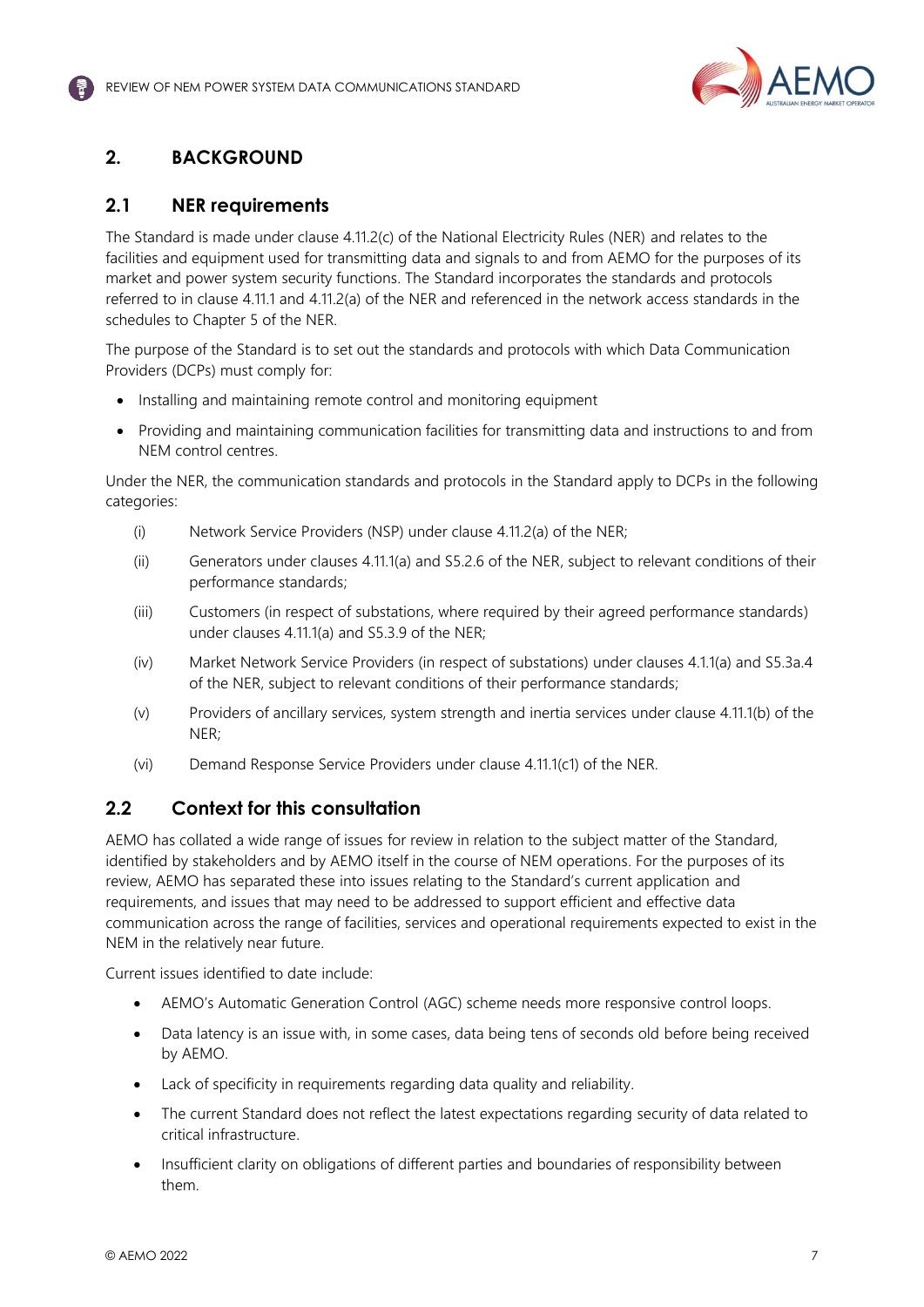

• No specific time requirement to resolve issues with data communications.

Looking to the future, AEMO is keen to ensure that, as far as practicable, the Standard can accommodate the significant changes expected in the NEM over the next two to three years. These include growth in:

- Wholesale demand side response aggregators
- Virtual Power Plants
- Energy storage systems
- Aggregators of small-scale generators
- The number of distribution-connected solar farms.

The implementation of the Scheduled Lite Visibility Model is also expected to occur in this timeframe.

Thus this review aims to look forward to some of the emerging issues that may impact NEM data communications requirements as a result of the ongoing power system transition and reforms. These may include:

- Developing more appropriate methods of data communication for smaller embedded generators and aggregators.
- The possibility of direct data connection to AEMO for some participants, including use of alternative interfaces and data protocols.
- The need to cover new sources for real time data such as phasor measurement unit (PMU) data.

While it may not be possible to address every issue (particularly for future development) in the next version of the Standard, where a need is established through this review it is intended that a process will be identified to address that need in a timely manner.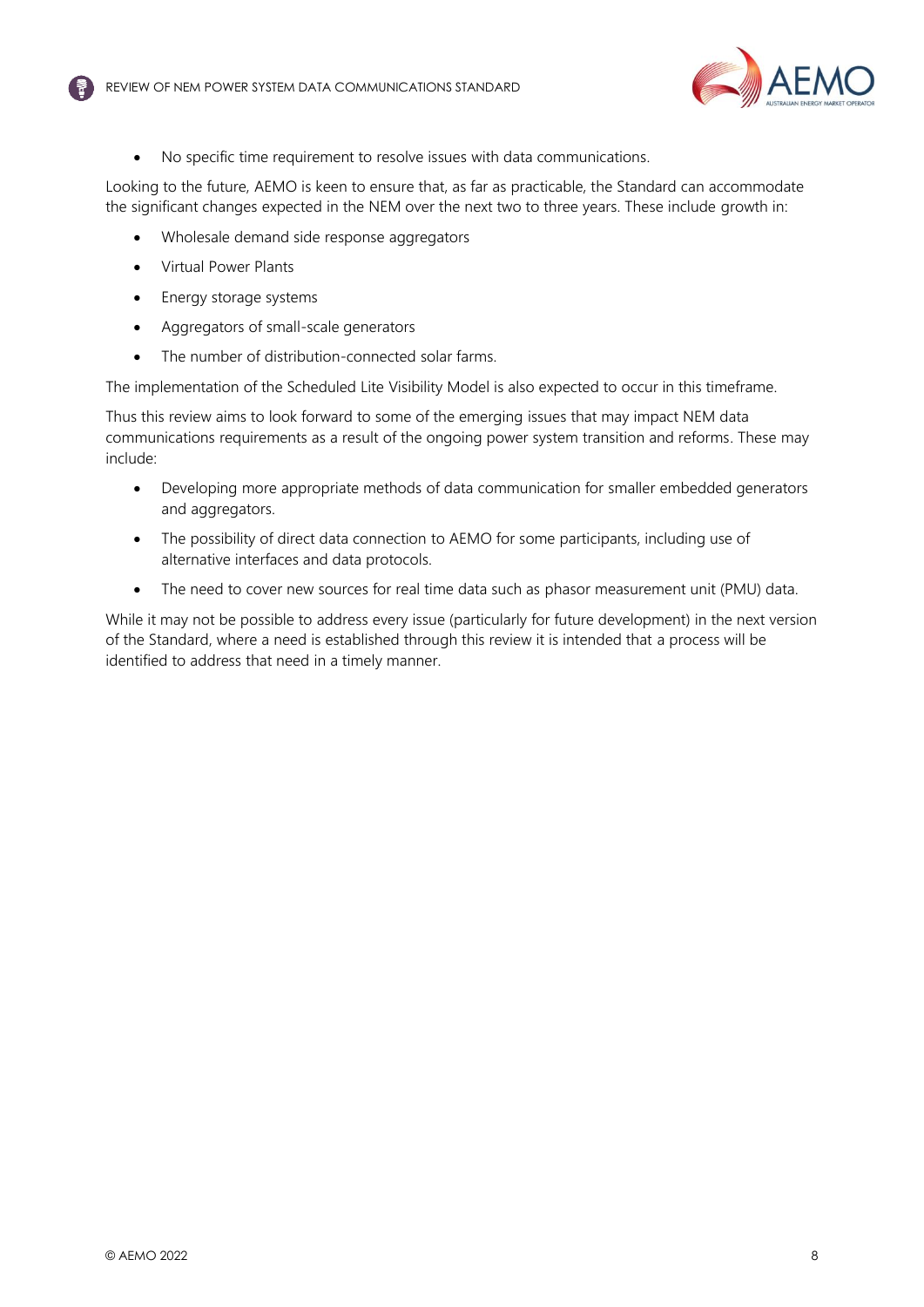

# <span id="page-9-0"></span>**3. ISSUES RELATING TO THE STANDARD**

## <span id="page-9-1"></span>**3.1 Issues with the current Standard**

#### **3.1.1 Scope and Application of Standard**

The Standard may need to be to be expanded to cover existing situations in a number of aspects.

#### **Data to be provided**

Currently the Standard in Section 2.1 states that:

"(a) DCFs<sup>2</sup> must be capable of transmitting all Operational Data required by AEMO and includes all data that:

- (i) was in use at the time this Standard came into effect;
- (ii) has been requested in writing by AEMO; and
- (iii) has not been subsequently rejected in writing by AEMO.

(b) The transmission of additional Operational Data beyond that required by AEMO under the NER or any agreement between AEMO and a DCP does not diminish the obligations of the DCP to comply with this Standard."

Some stakeholders suggested that the Standard needs to be more definitive on the range of measurements that need to be provided as there is significant uncertainty as to what will actually be required for new connections.

AEMO notes, however, that the Standard cannot itself set obligations as to the data that must be provided to AEMO; it can only refer to obligations set by other provisions in the NER, such as access standards.

#### **Definition of power system data**

The current Glossary in the Standard defines 'power system data' as:

"Data concerning all plant within:

- 1. A Substation containing plant that operates at a nominal voltage of at least 220 kV.
- 2. A Substation having at least four sources of supply, including power station sources"

Some stakeholders indicated that, with the growth of embedded generation and the need for AEMO to monitor power flows in distribution systems which impact on the security of the transmission network, this definition needs to be expanded.

#### **Definition of control commands**

The current Standard defines a control command as "A representation of an instruction to perform a defined action (for example a generation increase)."

Some stakeholders suggested that this definition is inadequate as it does not cover the full range of control commands sent out from AEMO NEM control centres.

<sup>2</sup> DCFs- Data Communication Facilities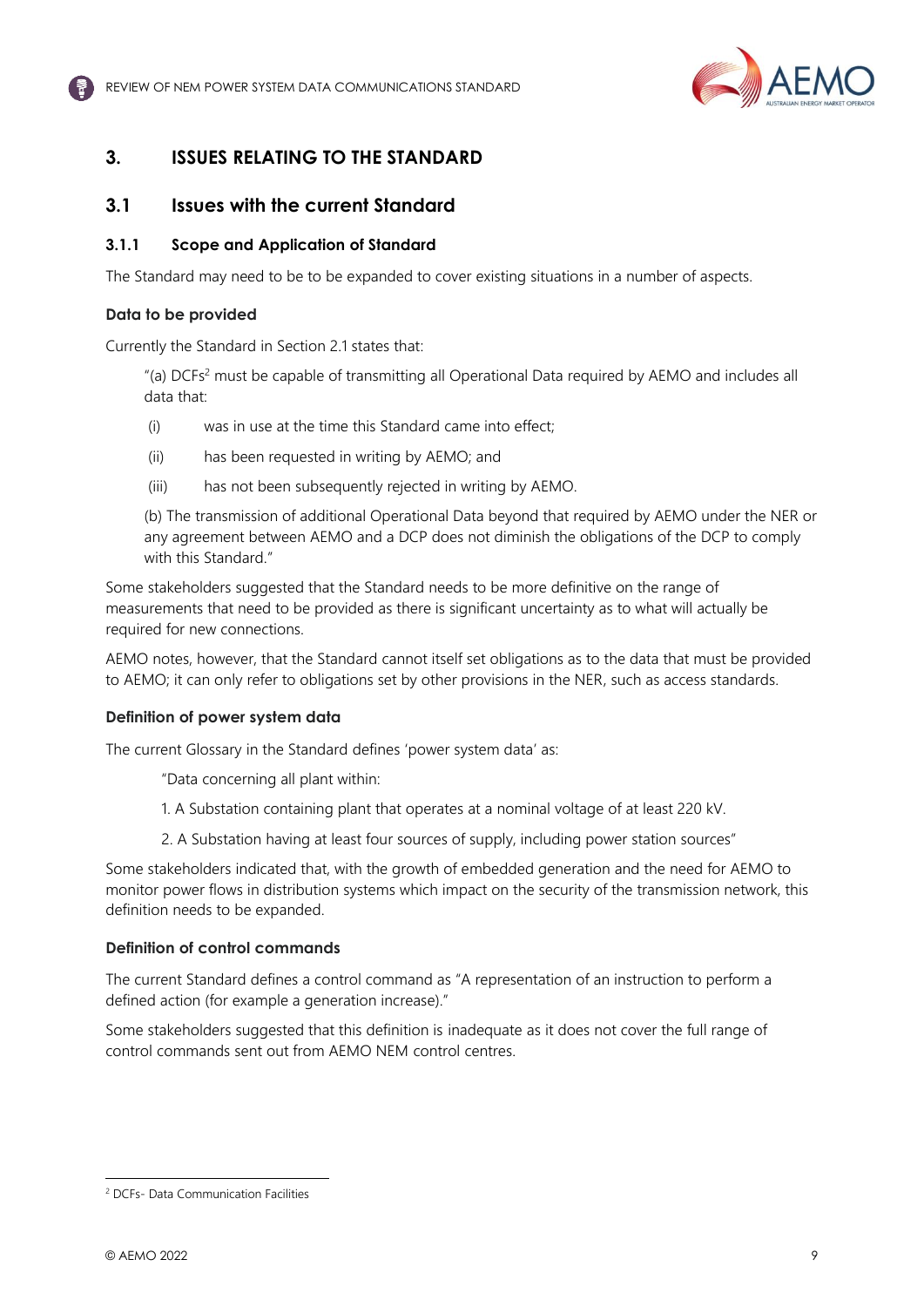

#### **Definition of RCE and RME**

The current Standard defines Remote Control Equipment (RCE) as "Equipment used to control the operation of elements of a power station or substation from a control centre", and Remote Monitoring Equipment (RME) as "Equipment installed to enable monitoring of a facility from a control centre".

These definitions may no longer adequately describe new technology for data acquisition.

For example, does RCE include SPS (Special Protection Schemes), RAS (Remedial Action Schemes), RPC (Reactive Plant Control), LOLS (Line Overload Load Shedding), and other CB operated schemes, etc? Does RME include DLR, DTR (dynamic transformer rating), QoS monitors, HSM (high speed monitors), PMU (phasor measurement units), Disturbance Recorders, etc?

#### **Participants in the data communications process**

Some stakeholders noted that the Standard in Section 1.1 does not include the full range of participants involved in the data communications process. Examples of omissions are

- participants providing inertia and system strength services
- data from major industrial loads
- virtual power plants
- aggregated DER.

AEMO notes that a number of NER changes effective since the last review of the Standard need to be recognised, in particular to add demand response service providers and system strength and inertia providers.

#### **Questions**

- Does the Standard need to be more specific on the range of data covered by the Standard? If so why and what level of detail is considered necessary?
- Does the definition of power system data need to be extended? If so why and what would be a more appropriate definition?
- Does the definition of control commands need to be extended? If so why and what would be a more appropriate definition?
- Do the definitions of RCE and RME need to be extended? If so why and what would be a more appropriate definition?
- Other than changes required to accommodate additional participant categories identified in clause 4.11.1 of the NER, does the Standard need to extend or specify other participants or subgroups within a category. If so, how and why?

#### **3.1.2 General Issues**

#### **Tailoring of Requirements**

Some stakeholders suggested that the requirements set under the Standard for different classes of data need to take into account the use of the data and its criticality.

#### **Consistency of the Standard with other requirements**

Some stakeholders suggested that AEMO requires more stringent requirements than those in the Standard in other instruments dealing with specific matters (e.g. the Market Ancillary Service Specification).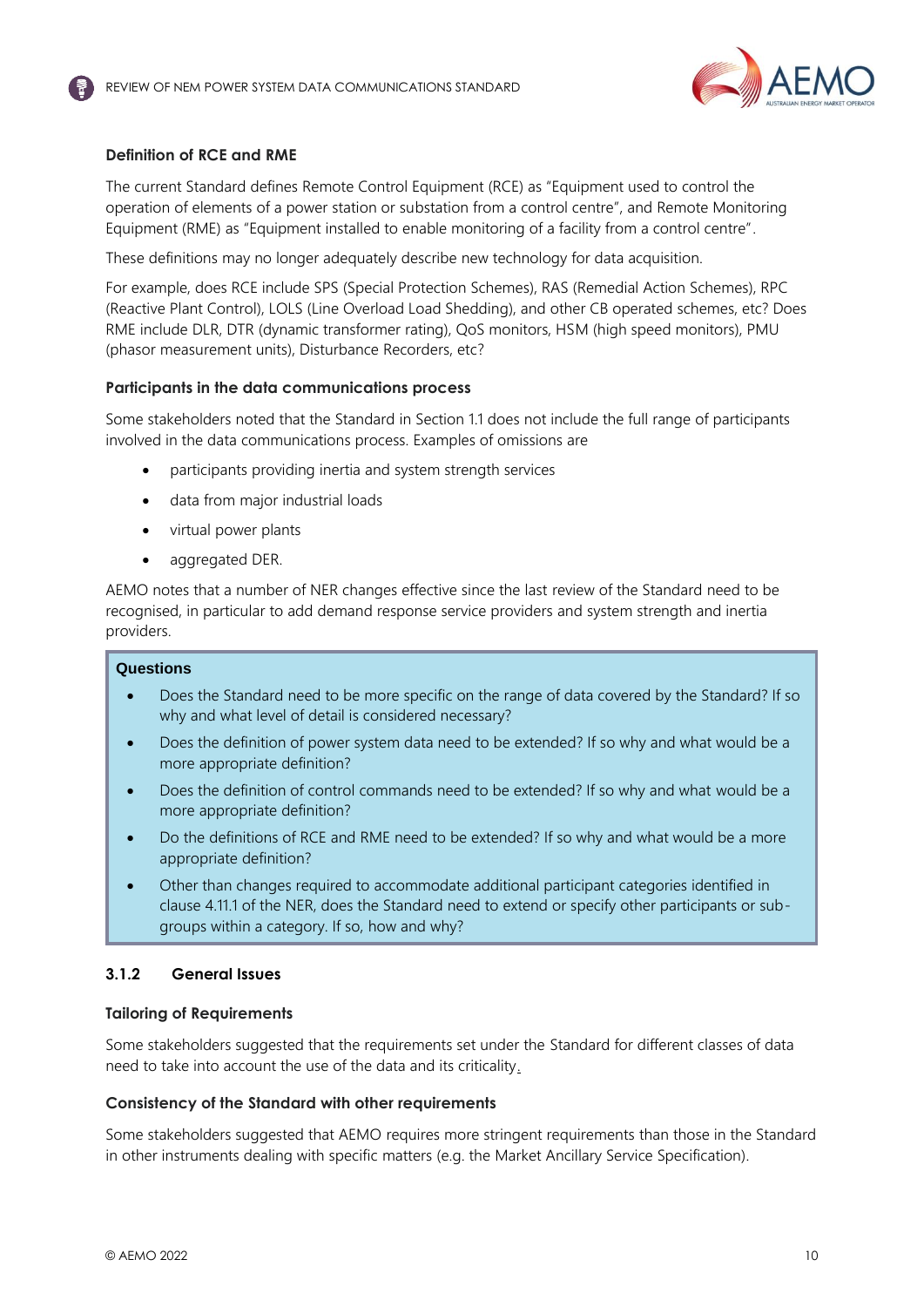

#### **Is the Standard still relevant to the changing nature of technology?**

Some stakeholders commented that the Standard seems to assume that all participants in the data communications process operate data centres.

#### **Encouraging Resilience through Design**

A stakeholder observed that there is an opportunity to design vulnerability out and design security in, as opposed to putting in place processes to manage the emergence of security issues. It was suggested that the Standard could possibly encourage enhancement of resilience through design.

#### **Consequences of failing to meet the requirements of the Standard**

One stakeholder advocated for the Standard to be clear on the consequences for a participant failing to meet the requirements of the Standard.

#### **Questions**

- Should requirements under the Standard be varied according to how critical the data is? If so what criteria should be used to determine the requirements particular data needs to meet?
- Are there examples where AEMO has specified requirements beyond those set in the Standard and how can any potential inconsistencies best be reconciled?
- Are there examples where the Standard has not kept pace with developments in data communications technology?
- Is there an opportunity for the Standard to encourage enhancement of resilience through design? If so, how might this be done?
- Should the Standard set out the consequences for a participant failing to meet its requirements?

#### **3.1.3 Architectural Requirements**

#### **Requirements for DNSPs**

The requirements specified for DNSPs in the current Standard may be unclear in a number of areas. Examples that have been suggested are that the Standard:

- Does not reflect the topology that applies for a DNSP (e.g. does not seem to be covered in diagram in Section 1.3 and tables 4 and 5).
- Needs to state whether or not a DNSP can have direct connection with AEMO rather than going through the TNSP.
- Needs to account for diversity in communications s between TNSP/DNSP to AEMO.
- Standard needs to address the situation where there are two or more intervening facilities.

#### **Connection of new participants**

Stakeholders have observed that the current data communications structure is making it difficult for new connections.

#### **Special issues for embedded participants**

It has been reported that wholesale demand response providers are finding it very difficult to be connected for data communications under current arrangements.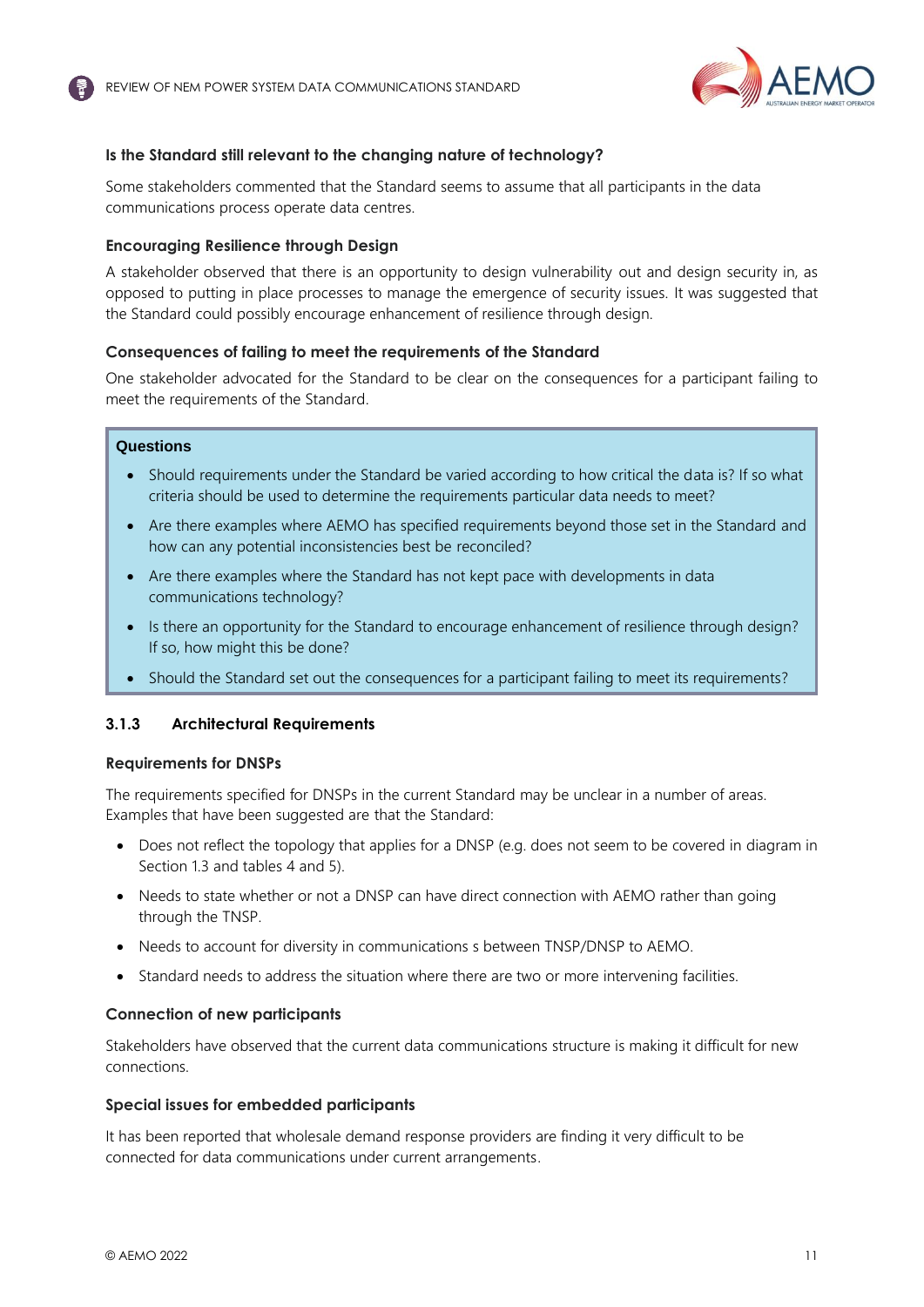

New embedded scheduled and semi-scheduled generators have obligations under the rules and Generator Performance Standards (GPS) to participate in Automatic Generation Control (AGC). However, some stakeholders have indicated that this is not possible through some DNSP SCADA systems.

#### **Questions**

- What changes to the current Standard are required to clarify the requirements for DNSPs?
- Are there specific examples where the current data communications structure is making it difficult for new connections or embedded participants? If so what changes in the Standard would be required to address these issues?
- What difficulties are wholesale demand response providers finding to arranging to be connected for data communications under current arrangements.
- What difficulties do DNSPs have in communicating AGC control signals?

#### **3.1.4 Data Protocols**

#### **Secure ICCP**

The current Standard specifies ICCP IEC60870-6 TASE.2 and its extensions as a secure ICCP protocol. A stakeholder has questioned whether this can actually be considered a secure protocol.

#### **Connections to AEMO WAN**

A stakeholder suggested that the Standard in Section 5.1 needs to be more specific on protocols used when AEMO WAN is connected to another party's DCF.

#### **Questions**

- Is the current ICCP Protocol specified in the current Standard still appropriate?
- What protocols should apply for connections to AEMO WAM?

#### **3.1.5 Interfacing**

#### **Boundary of responsibilities**

Some stakeholders indicated that the Standard needs to provide more clarity on the boundary of both operational and financial responsibility between:

- Generator and NSP
- DNSP and TNSP
- AEMO and TNSP.

#### **Joint responsibilities**

A stakeholder observed that in some cases two parties are required to work together to ensure a requirement is met. It was suggested that the Standard should state the obligation of parties to work together to resolve such problems.

#### **Connection to both AEMO sites**

One stakeholder stated that Standard needs to be clear that connections are required to both AEMO control room sites.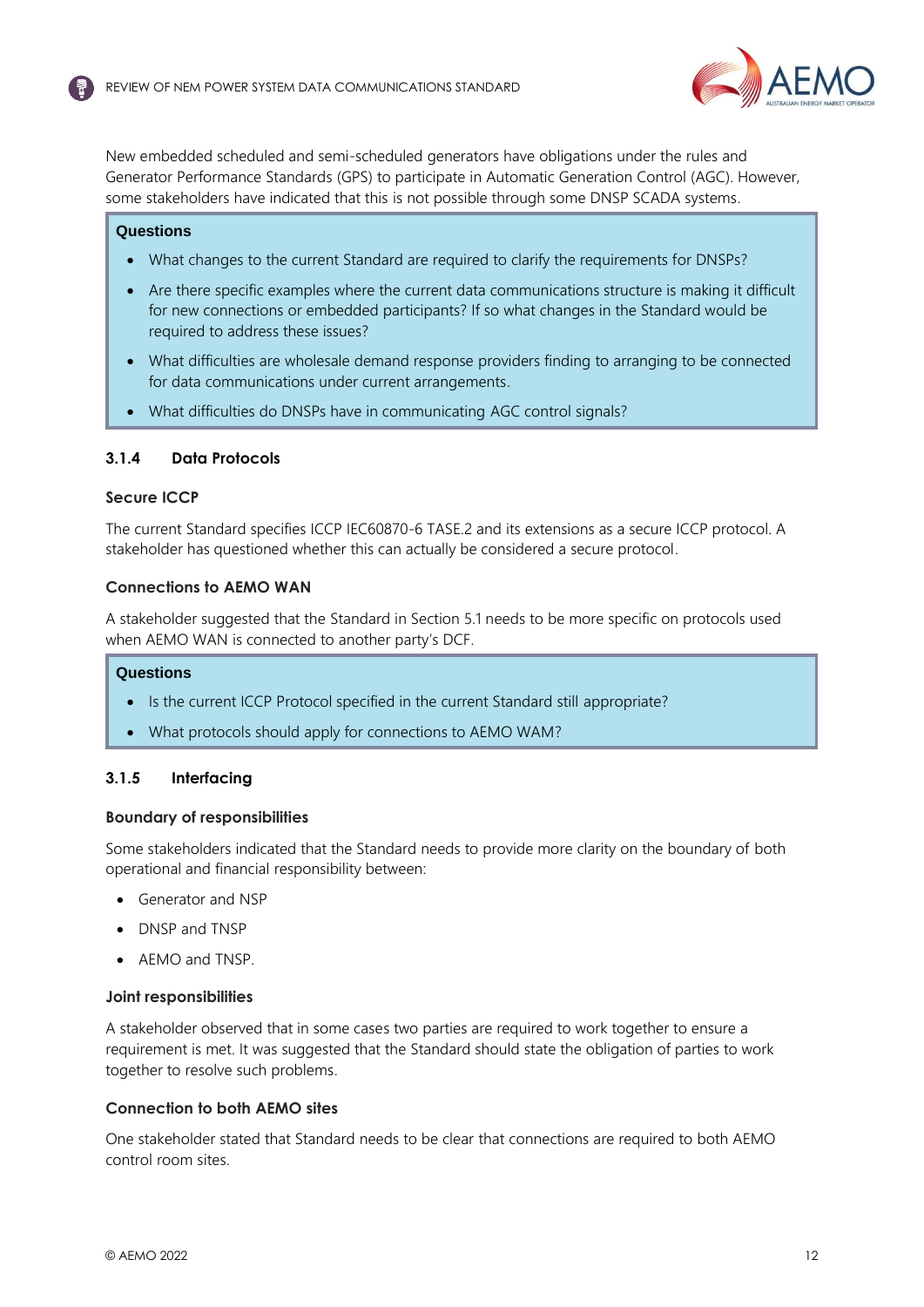

#### **Questions**

- What additional detail is required in the Standard to provide more clarity on boundary of both operational and financial responsibilities?
- Should an obligation for parties to work together be added to the Standard?
- Does the Standard need to clarify that connection is required to both AEMO control room sites?

#### **3.1.6 Data Quality**

Some stakeholders indicated that the Standard needs a specific requirement that data sent is of good quality. It is possible for a connection to be available and the data to be unusable due to quality.

Others have noted that some remote metering equipment does not provide quality flags.

#### **Questions**

- Should the Standard include a specific requirement that data sent should be of good quality? If so, what would be implications for stakeholders?
- Should all data be sent with quality flags? If so, what would be implications for stakeholders?

## **3.1.7 Data Accuracy**

#### **Accuracy Requirement**

Some stakeholders observed that the Standard does not have an effective requirement to ensure the accuracy of data, in particular to ensure that RME remains calibrated. They believe that monitoring and remediation is problematic (e.g. kilovolt (kV) measurements at some stations can vary by over 10kV).

#### **Metering of semi-scheduled generating units**

A stakeholder raised a specific issue with metering of semi-scheduled units, namely that all semi-scheduled units were clamped in SCADA (at the AEMO end) such that telemetered MW values could not be negative. This was considered undesirable, noting that participants are responsible for providing accurate data and separate metering of auxiliary loads.

#### **Questions**

- Should the Standard include a more specific requirement regarding data accuracy? If so, what would be implications for stakeholders?
- How material is the issue regarding clamping of values for semi-scheduled units? If the standard were to be changed as suggested, what would be the implications for participants?

#### **3.1.8 Data Latency**

Data latency is basically the time it takes for data to be transmitted from the field to AEMO and from AEMO to the field. The current hierarchical architecture of the NEM power system data communications process (refer Section Error! Reference source not found.) can introduce significant delays, in particular for embedded generation and storage.

Some data can be many tens of second old before AEMO receives it, which is creating significant issues for real time operational applications and other processes dependent upon analysis of real time data (e.g. the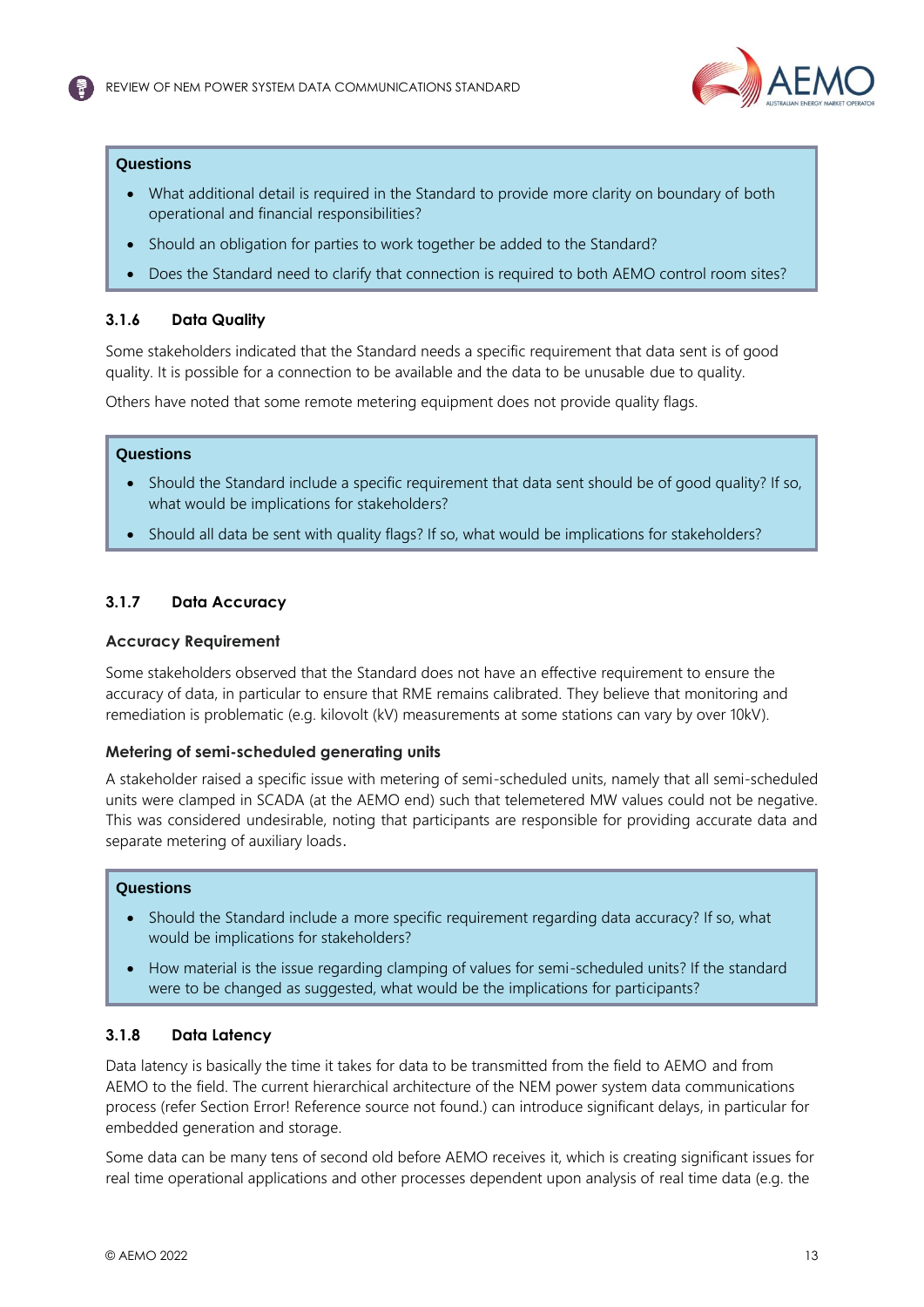

causer pays algorithm and FCAS delivery). It may also be creating issues for participants in when receiving controls from AEMO. Particular issues are described below.

#### **Definition of data latency**

Some stakeholders have identified that the Standard is not clear on requirements for data latency or endto-end response times. There is currently no minimum requirement for data latency.

#### **Time stamping**

The experience of some stakeholders has been that significant timing differences can exist particularly for RME that uses coordinated universal time (UTC) and the conversion of this to AEST. Greater clarity may be required on the requirements for calibration, testing, validation, and maintenance of the time stamp quality.

#### **Monitoring of data latency**

One stakeholder observed that monitoring end-to end update times is difficult post commissioning.

#### **Questions**

- Should the Standard include a specific requirement regarding data latency? If so, what would be implications for stakeholders?
- How material is the issue regarding timing differences due to RME? If the Standard were to be changed to address this, what would be the implications for participants?
- Should an additional requirement be included in the Standard to allow ongoing monitoring of end-to-end response times? If so, what would be the implications of such a change?

#### **3.1.9 Control Commands**

#### **Automatic Generation Control response**

Some stakeholders identified that the AGC is showing performance issues which suggest that a more responsive control loop is needed. With the current 4 second AGC cycle, some stakeholders believe updates at a minimum of less than 2 seconds are required.

There have been incidents where AGC used to control a battery is stale (20 seconds old) resulting in unwarranted discharge and charge cycles and at times oscillations. This is mainly because the communication delay is more than 97% of the response delay time.

#### **Increased need for remote control from AEMO**

Some stakeholders believe that there should be increased use of dispatch signals via SCADA through the NSP, on the basis that their connection to AEMO's Market Portal was considered unreliable and any failure to meet dispatch requirement increases system risk.

#### **Definition of delays in the Standard**

The specification of maximum delays may not adequately take into account the number of intervening facilities through which the command signal needs to be relayed.

#### **Questions**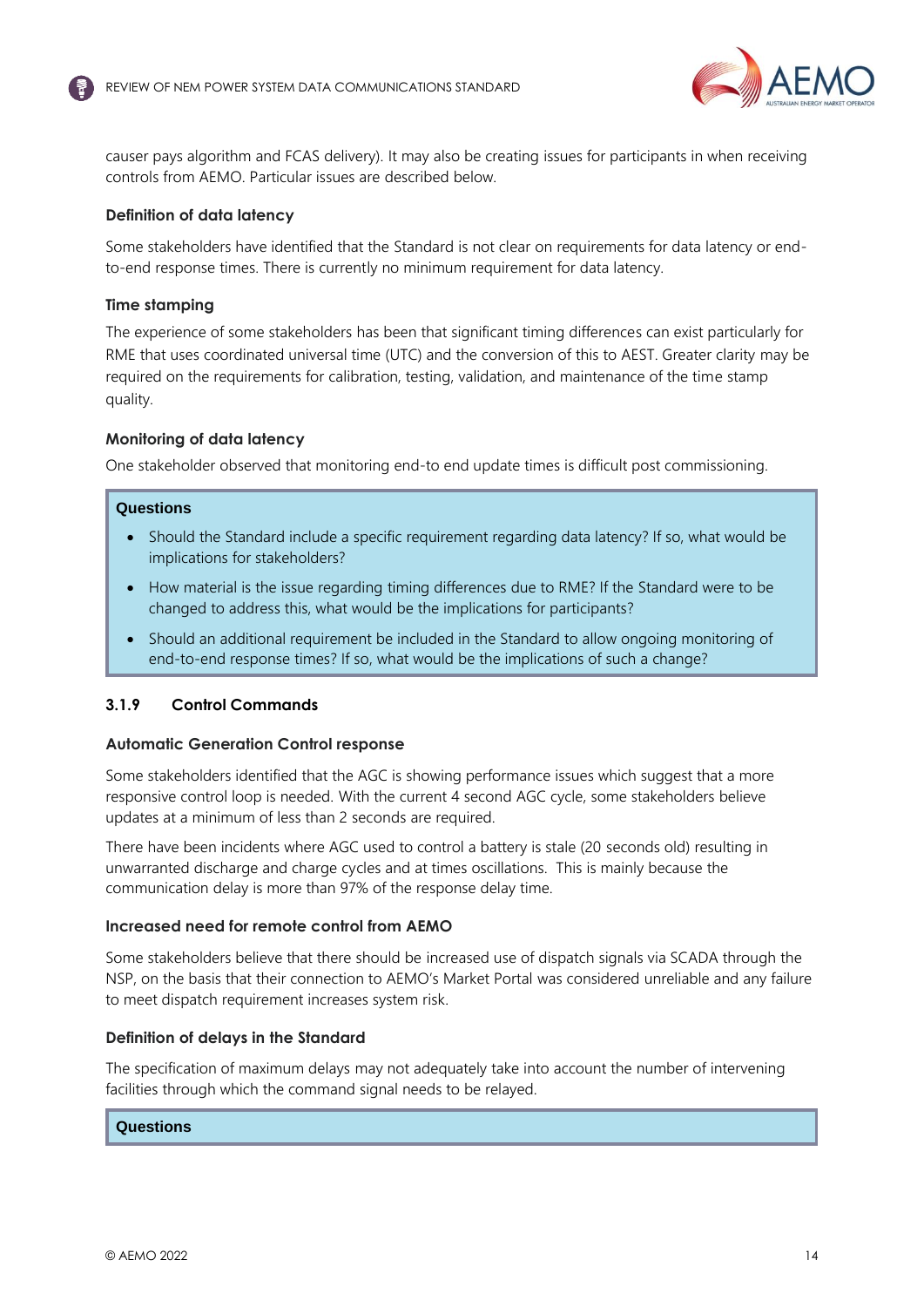

- What would the implications be if the specification of maximum delay for control commands was tightened to 2 seconds? What are the implications if control command delays remain at current levels?
- How material is the issue of unreliability of connection to AEMO's market portal?
- Should the specification of control command delays in the Standard take into account the number of intervening facilities? If so, how should these be accounted for and what would the implications be?

#### **3.1.10 Security**

#### **Obligations of parties**

It has been observed that the current Standard does not include clear obligations with regard to the security of the data (physical, personnel and cyber) and of control protocols at the level required for nationally important critical infrastructure.

The interconnected nature of energy infrastructure means that the compromise of one entity can have cascading effects that disrupts others, potentially with catastrophic effects where this causes prolonged and widespread failure in energy infrastructure.

In enhancing the Standard, security obligations should be appropriately addressed by all parties. DCPs and AEMO should have robust programs in place to adequately and continuously manage security risks that could adversely impact power system communications and supporting systems and infrastructure. Specifically, these programs should address physical, personnel, cyber, and supply chain security risks.

In 2018 AEMO established the Australian Energy Sector Cyber Security Framework (AESCSF) to assist energy sector organisations in understanding their criticality to grids and markets, their current maturity with respect to eleven practice domains, and appropriate criticality-based target states for maturity. A representation of the framework is provided below.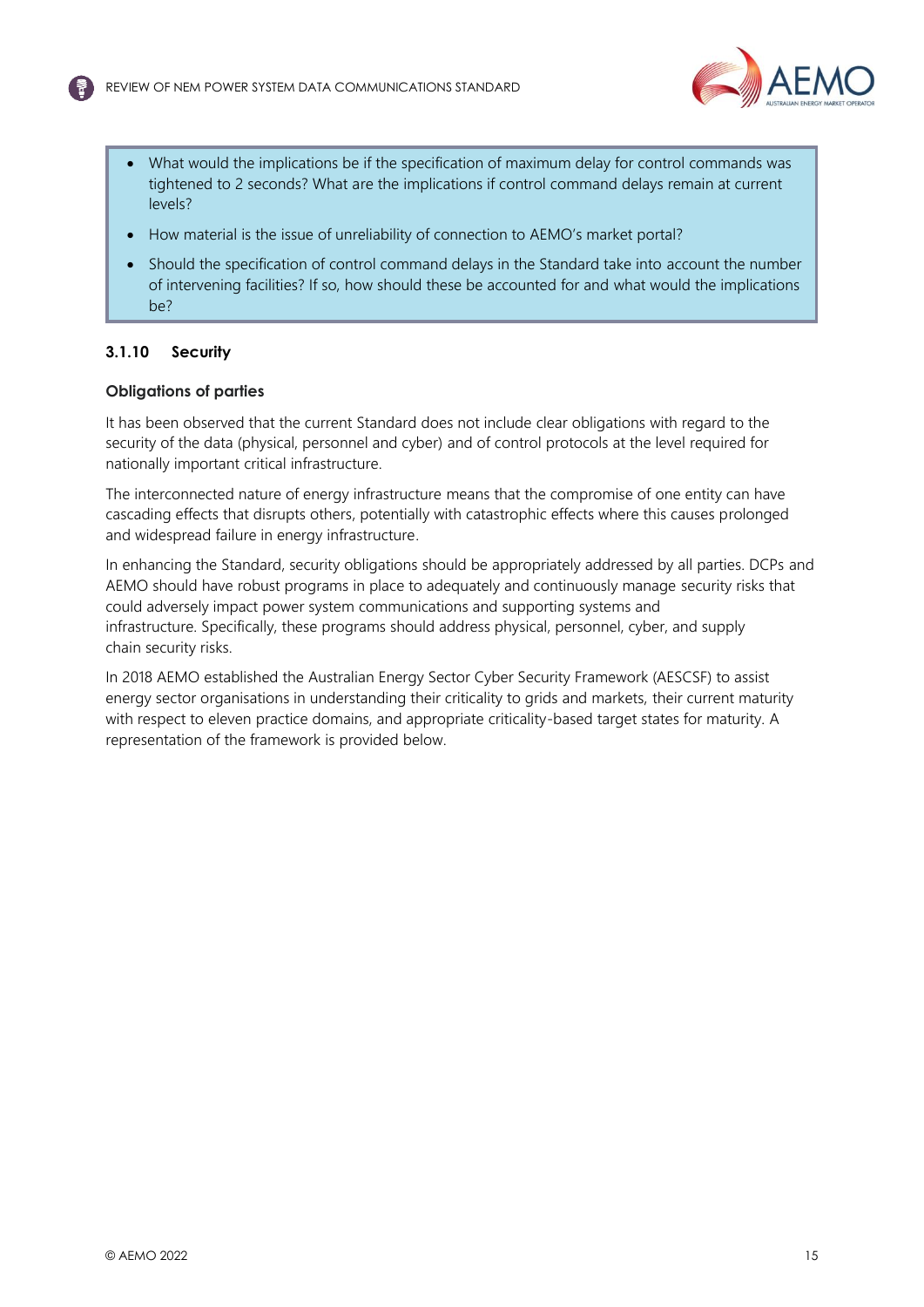



Further to the AESCSF, the Commonwealth Department of Home Affairs introduced amendments to the Security of Critical Infrastructure Act (SOCI Act) in December 2021 that, amongst other requirements, places positive security obligations on entities covered by the legislation. These positive security obligations, when switched on for a sector, require covered entities to provide required details to the Register of Critical Infrastructure Assets as well as an obligation to report cyber security incidents to the Australian Cyber Security Centre (ACSC) within specific timeframes.

Proposed updated security requirements to the Standard include:

- Organisations actively participate in the AESCSF assessment process (either the full or lite assessment depending on criticality) and have a programme in place to achieve criticality-based maturity targets under that framework;
- Organisations have processes in place to detect and report to AEMO security incidents with an impact, or likely impact, to systems related to the data communications or supporting functions; and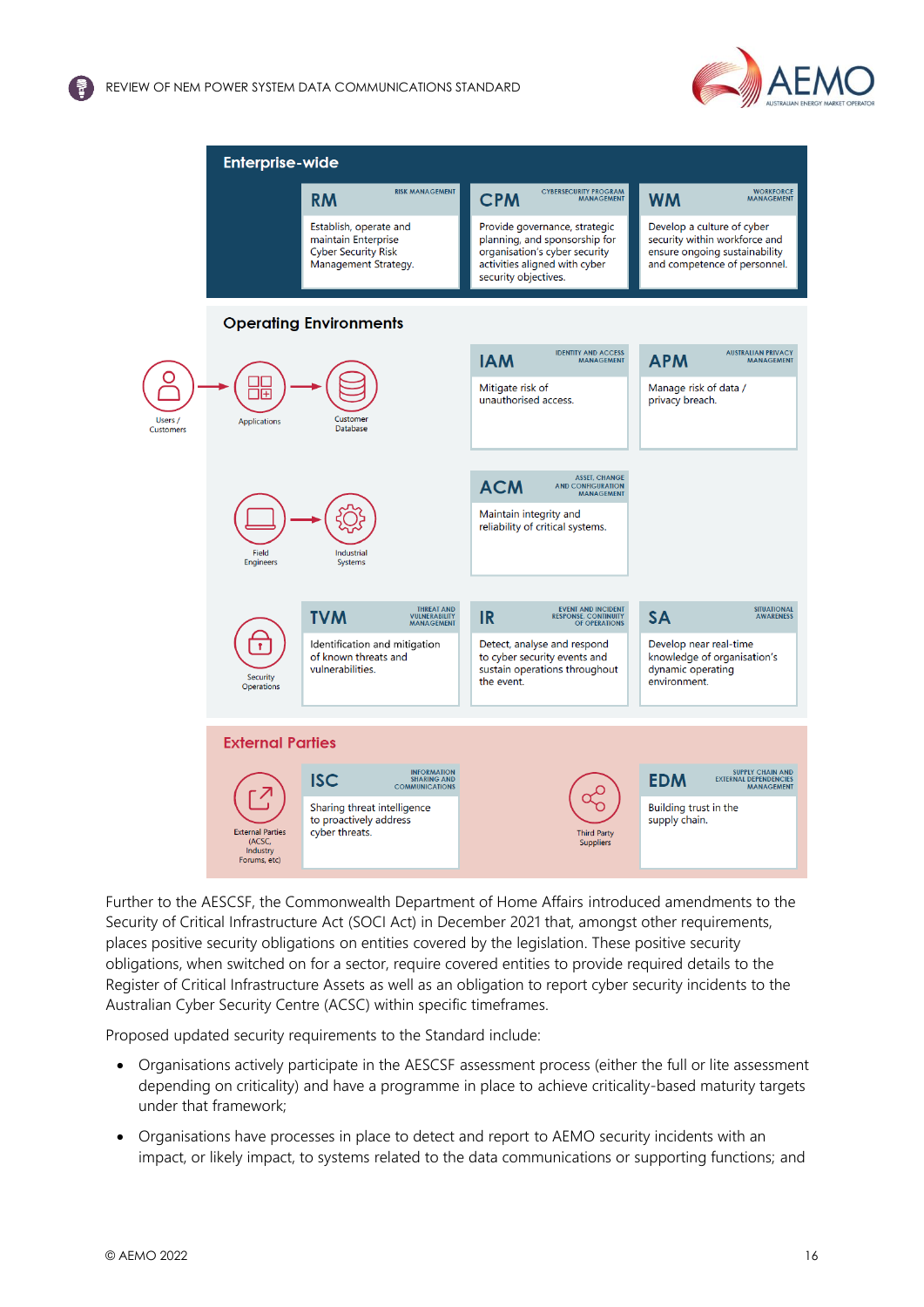

• Organisations have processes in place to exercise cyber response capabilities and address identified opportunities.

Further amendments addressing enhanced security obligations for systems of national significance, the most critical elements of critical infrastructure, are expected to be introduced in early 2022. These amendments will likely place enhanced security obligations on covered entities to develop cyber security incident response plans, conduct cyber security exercises to build cyber preparedness, perform vulnerability assessments to identify vulnerabilities for remediation, and an obligation to provide system information to build Australia's situational awareness.

#### **Alignment with Security of Critical Infrastructure Rules**

Some stakeholders have identified that alignment between the Standard and these current and proposed regulations requires consideration. Specifically, does the legislation adequately cover security obligations and requirements for power system data communications, or is there a need for more detailed obligations in the Standard? What approach should be taken to aligning and referencing the legislative obligations and requirements and expanding upon these within this Standard if required?

#### **Advice on cyber security risks**

Some stakeholders have identified the need to include an obligation in the Standard for participants to advise AEMO of any known relevant cyber security issues or when abnormal risks to cyber security arise. Should these be coupled with or have the same requirements as those proposed under the SOCI Act rules?

#### **Protection of confidential information**

There are questions of who owns the data, who has control of the data and when, and who has rights to it and when. While these are not specifically related to the Standard, it has been suggested that the Standard must nonetheless fully support and enable these requirements.

#### **Questions**

- What specific obligations regarding maintenance of security should be included in the Standard and would be the implications of this?
- Does the legislation adequately cover security obligations and requirements or is there a need for more detailed obligations in the Standard?
- What would be the implications of including a specific obligation for DCPs to advise on cyber security risks?
- Should the Standard be enhanced to better identify and support the protection of the confidentiality of data? If so what type of enhancement is required?

#### **3.1.11 Reliability**

#### **Definition of requirements for reliability**

A number of stakeholders identified the need for greater clarity in Section 3.1 of the Standard regarding the specification of reliability requirements. In particular:

- In table 4 the standard term RCE needs to be better defined.
- Tables 4 and 5 are not clear. For instance, does the 6 hour requirement apply to a single site or all sites?
- Possible inconsistency between tables 4 and 5.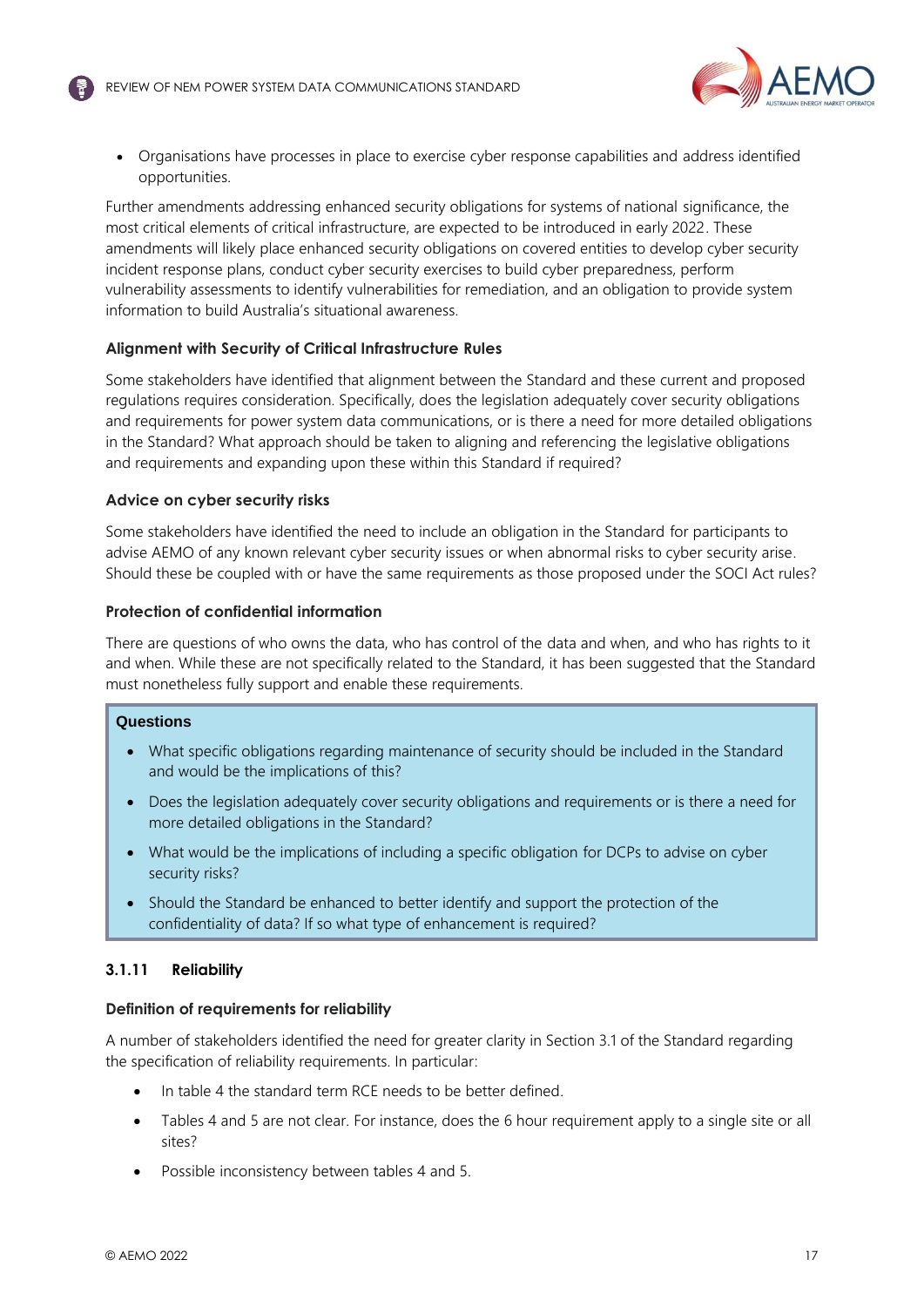

- Difficulty in understanding how tables 4 and 5 apply to DNSPs.
- Need to better define what is meant by a critical outage in Section 3.1, i.e. does it refer to total loss of data or simply loss of a redundant path?

#### **Monitoring of reliability**

Some stakeholders suggested that the Standard should set expectations on the level of monitoring and reporting of reliability that is required. For instance, should a comprehensive heartbeat facility be required?

#### **Application of software patches**

Frequent and rapid applications of software patches are becoming an increasing requirement for maintaining cyber security. One stakeholder queried whether new or additional redundancy may be needed at DCFs to allow rapid application of patches without disrupting operations.

#### **Questions**

- What changes would be required to clarify reliability requirements in the Standard?
- Does the Standard need to set enhanced expectations regarding monitoring and reporting of availability and why? What would be reasonable expectations to set? What changes would be required to data communications systems to achieve enhanced monitoring and reporting of availability?
- Does any lack of redundancy currently restrict the ability of participants to apply software security patches in a timely manner?

## **3.1.12 Maintenance**

Section 2.2 of the current Standard states that "DCPs must notify AEMO of their sign convention when applying to AEMO for registration as a Registered Participant. To change the sign convention, DCPs must give 60 business days' notice to AEMO". A stakeholder queried whether this requirement applies to small scale changes to correct individual sign conventions or only to a major change following a change in policy.

#### **Questions**

• What change to Section 2.2 of the Standard would be required to clarify the requirement for adequate notice?

## **3.1.13 Response to Failures**

A stakeholder observed that the Standard has no specific requirements for the times required to return to service following forced outages and that in practice failed data can take a long time to rectify. Tables 4 and 5 of the current Standard refer to a reliability requirement rather than a specific response time.

#### **Questions**

• What issues have arisen that would justify including in the Standard a specific requirement regarding response time to forced outages? If so, what would reasonable expectations be?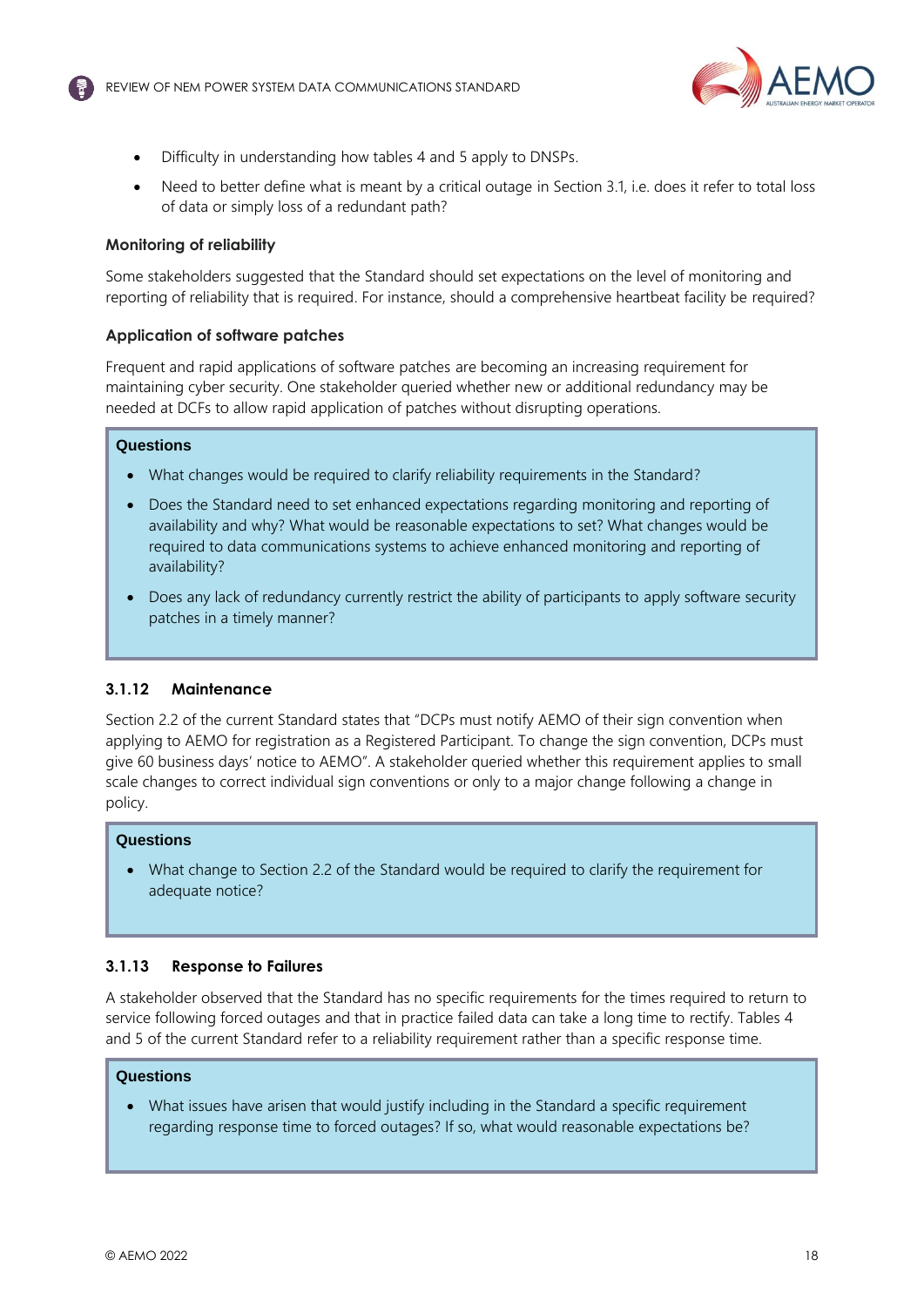

## **3.1.14 Testing**

#### **Scope of testing**

Stakeholders observed that the current testing scope does not include testing whether the data is correct. The current testing only confirms that data is being communicated. Other stakeholders have urged that the scope of testing specified under the Standard include testing for cyber security.

Another stakeholder observed that "our experience is that the RCE and RME are not being robustly tested, calibrated and validated. For example, greater requirement for testing of "Control Commands" via pointto-point testing then status and value indications. There is a greater requirement for calibration of timing data for status, value and high-speed data to allow for accurate alignment system events and incident investigations".

#### **Testing Requirements**

A stakeholder suggested that the level of testing required for new generators is onerous.

#### **Definition of an upgrade**

A stakeholder noted that Section 6.4 of the current Standard is not clear on what constitutes an "upgrade".

#### **Test Procedures**

A stakeholder commented that that the requirement under Section 6.4(c) of the current Standard is unclear and that that for sake of efficiency it should encourage the use of standard test procedures.

#### **Advice on augmentations**

It was suggested that due to the changing nature of the power system, the requirements for advice on augmentations under the Standard need to be increased.

#### **Testing environments**

Some stakeholders have suggested that the Standard needs to require the provision of an appropriate testing environment for data links.

#### **Questions**

- What issues have arisen that would justify expanding the scope of testing specified in the Standard? If so, what increases in scope are required? What would be the implications of a change in testing scope?
- What are examples of testing requirements that are considered too onerous for new generators? Are there opportunities to make these requirements less onerous without materially reducing the effectiveness of the testing programme in demonstrating the necessary capabilities?
- What changes to the definition of an "upgrade" is required? What implications would such a change have?
- Should section 6.4(c) of the current Standard be amended to encourage use of standard test procedures?
- What issues have arisen that would justify expanding the scope of augmentations required to be advised under the Standard?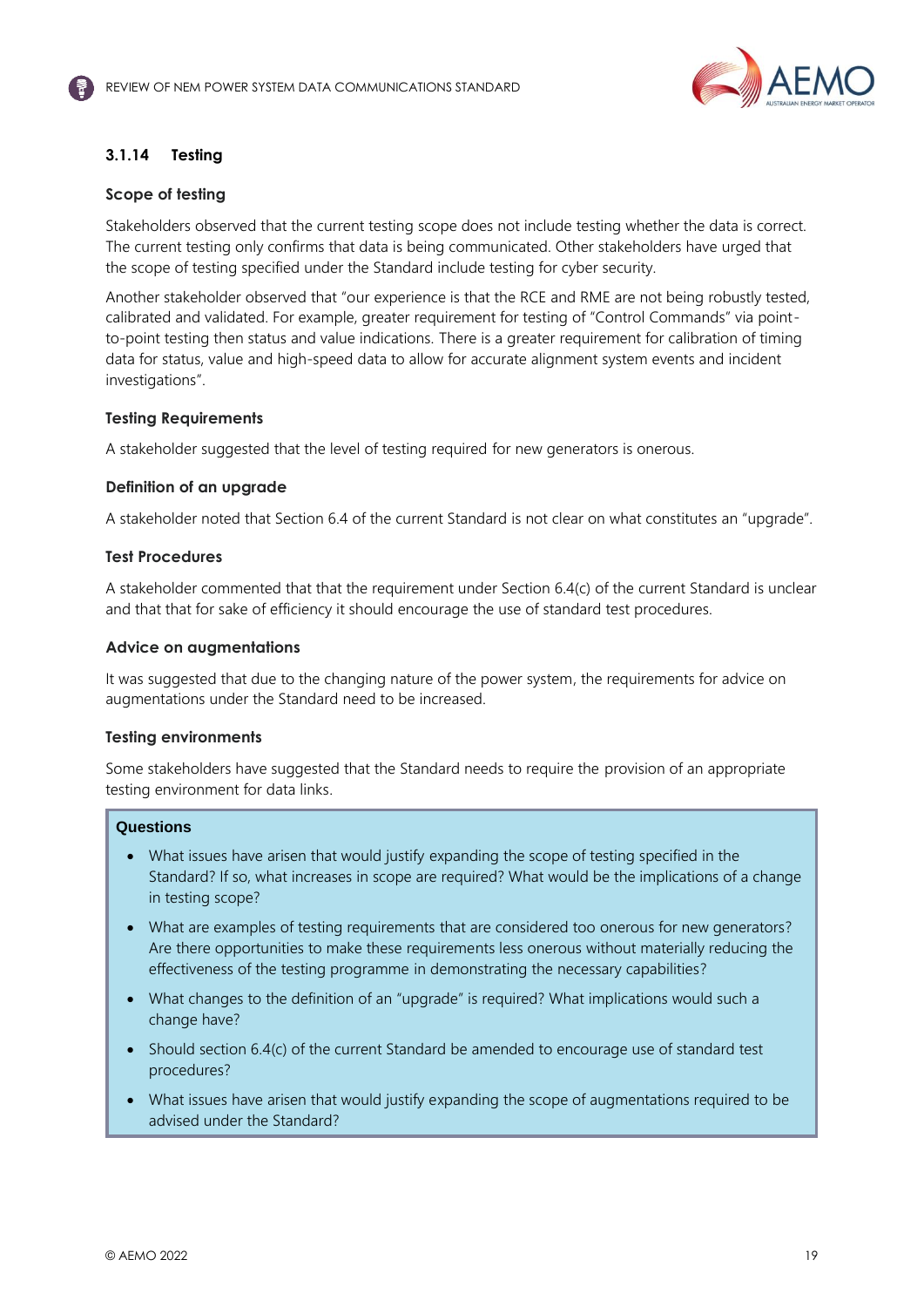

• What issues have arisen that would justify the Standard specifying the provision of testing environments for data links? What implications for stakeholders would such a new requirement have?

#### **3.1.15 Transitional Arrangements**

#### **Transitioning of increased requirements**

A number of stakeholders have stated that any increased requirements in the Standard need to be transitioned to accommodate additional funding requirements to meet such increased requirements.

#### **Questions**

• In what circumstances would transitional provisions be justified for increased requirements in the Standard? If justified, what form of provisions would be needed and for how long?

## <span id="page-20-0"></span>**3.2 Emerging Issues**

#### **3.2.1 Scope of Standard**

#### **New Sources of Data**

AEMO NEM control centres currently use limited real time data from PMUs. In the near future the level of this real time data from PMUs and HSMs will greatly increase and requirements for the communication of these data types may need to be included within the Standard.

Some stakeholders noted that the Integrating Energy Storage Systems rule change<sup>3</sup> will enable Small Generation Aggregators (SGAs) to provide FCAS and that the Standard may need to accommodate this change.

Some stakeholders identified that the Scheduled Lite Visibility Model<sup>4</sup> to provide visibility to AEMO of the output in the form of five-minute data may be required by mid-2022 and this may need to be accommodated in the Standard.

It was also noted that the Scheduled Lite Dispatchability Model is expected in 2024-25 to enable distribution connected aggregated DER to participate in central dispatch.

#### **Provision of real time data to participants**

One stakeholder suggested that in the future there may be a requirement for AEMO to also provide real time data to participants beyond current control signals.

#### **Data requirements of NSPs**

Whilst provision of real time data to NSPs from Generators and others is not within the scope of the Standard, it remains part of the overall data communications process in the NEM. For instance even if, say, a generator was to provide real time data directly to AEMO, there may still be a requirement for the generator to provide data separately to its NSP.

<sup>&</sup>lt;sup>3</sup> This rule change comes into effect in June 2024. Refer - [https://www.aemc.gov.au/rule-changes/integrating-energy-storage](https://www.aemc.gov.au/rule-changes/integrating-energy-storage-systems-nem)[systems-nem](https://www.aemc.gov.au/rule-changes/integrating-energy-storage-systems-nem)

<sup>4</sup> For further details refer Sect 3.4 of https://esb-post2025-market-design.aemc.gov.au/32572/1619564172-part-b-p2025-marchpaper-appendices-esb-final-for-publication-30-april-2021.pdf https://esb-post2025-marketdesign.aemc.gov.au/32572/1619564172-part-b-p2025-march-paper-appendices-esb-final-for-publication-30-april-2021.pdf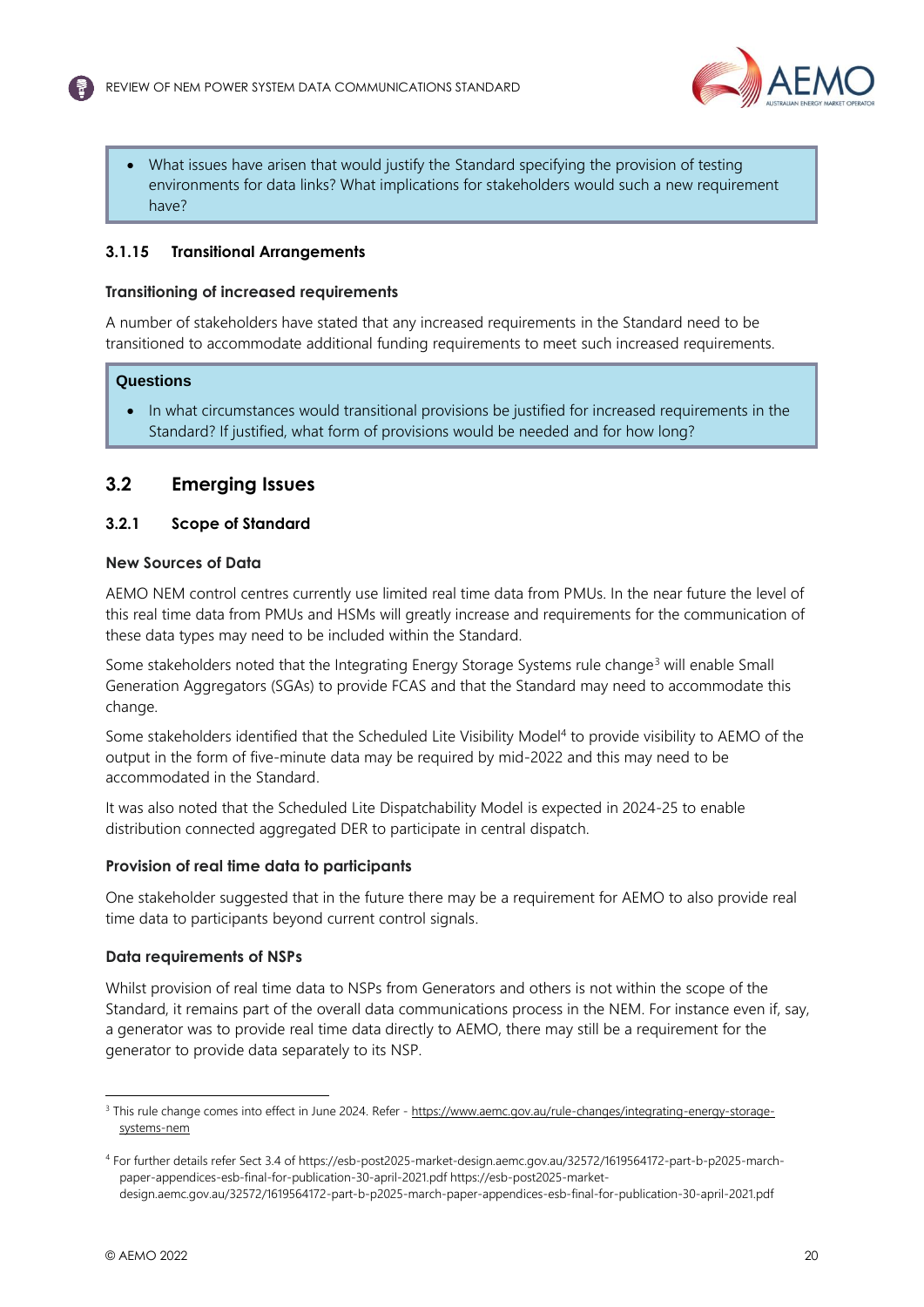

#### **Costs vs benefits of enhancements to the Standard**

Enhancements to the Standard will bring benefits but also may result in increased costs to the industry and ultimately consumers. It is possible that costs may be disproportionate in the case of enhanced requirements for smaller participants. However the necessity for those requirements may increase as the relative numbers of smaller participants increase.

#### **Questions**

- Does the Standard need to cover PMU and HSM data? If so why and on what basis should the requirements be set (i.e. appropriate standards on which the requirements could be based)?
- Does the Standard need to cover SGAs? If so why and on what basis should the requirements be set?
- Are changes to Standard required now to accommodate the Scheduled Lite Visibility Model? If so, what changes are required?
- What future changes to the Standard are likely to be required to accommodate the Scheduled Lite Dispatchability Model
- Is it likely that future changes to the Standard will be required to also cover provision of real time data from AEMO to participants beyond current control signals?
- Regardless of provision of data to AEMO, does the Standard need to incorporate or reference requirements for generators and others to provide real time power system data to their NSPs?
- Are there any specific factors AEMO should take into account in assessing the costs and benefits of a proposed enhancement to the requirements of the Standard?

#### **3.2.2 Architectural Requirements**

The current architecture for NEM power system data communications is a hierarchical structure:

- 1. Embedded scheduled generator communicates to DNSP via DNSP SCADA system
- 2. DNSP transfers data to its TNSP via dedicated data communication links
- 3. Transmission connected generators communicates to TNSP via TNSP SCADA system
- 4. TNSP transfers data to AEMO via dedicated communication links.

In the near future, a growing number of embedded battery generation, aggregated DER and VPP connections will need to be accommodated. Some stakeholders believe that this will mean that the current data communications structure will be no longer be fit for purpose.

#### **Questions**

• What changes to the current NEM power system data communications structure are likely to be required? Are there different options for such changes?

## **3.2.3 Data Protocols**

#### **Alternative Protocols**

Under the current architecture as described in Section Error! Reference source not found., the only communication protocol support for connection to AEMO is the ICCP protocol. If, as some stakeholders suggested above, a change in the data communications structure is required, then it may be necessary for the Standard to accommodate alternative protocols for connection to AEMO. This is because the ICCP protocol is designed for data communication between control centres and would not be suitable if a generating unit were to communicate directly with AEMO.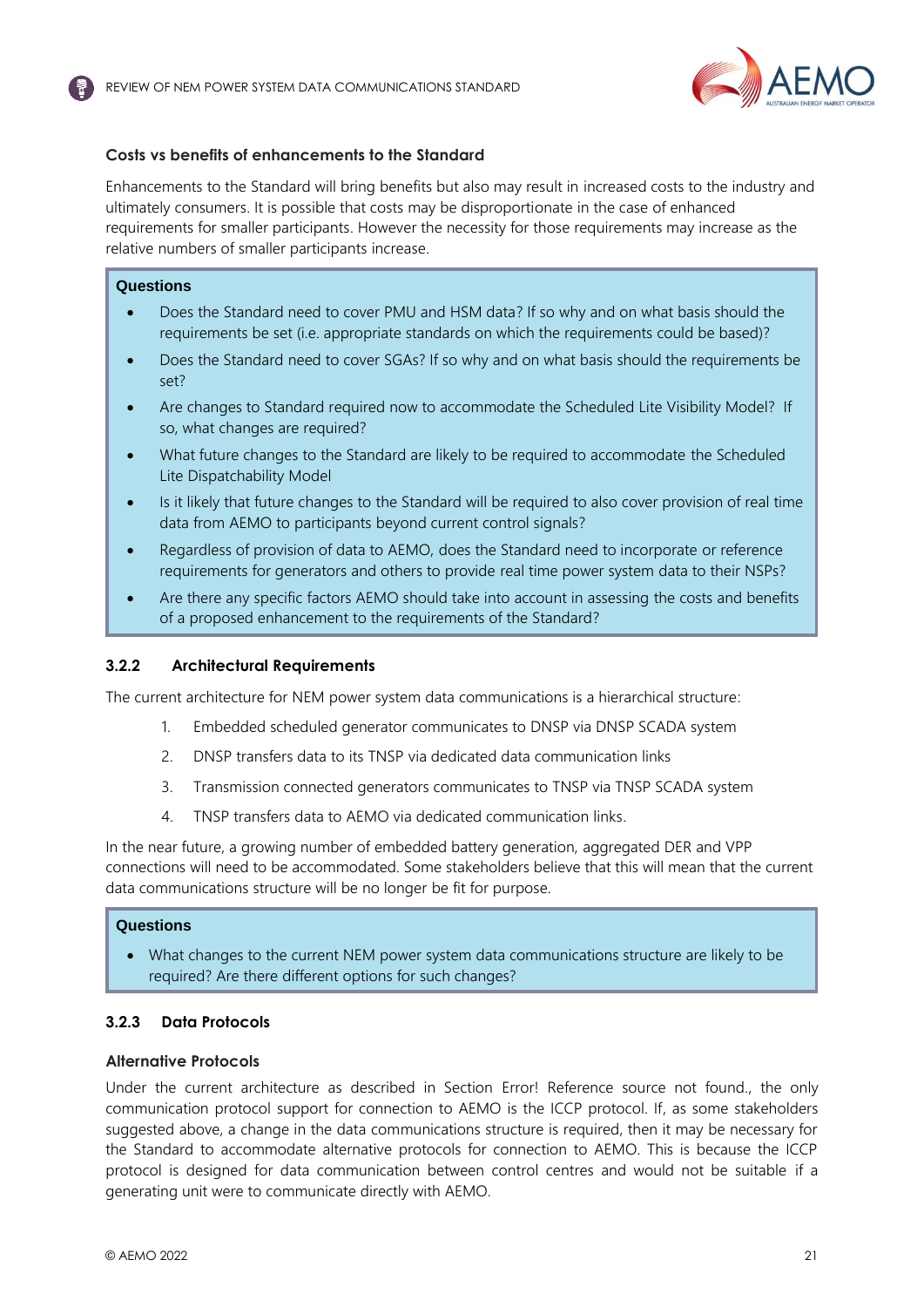

#### **Questions**

- If generators and other participants were permitted to communicate directly with AEMO, then what types of data protocols would be preferred?
- If for cyber security and other reasons, only a single protocol could be accommodated in addition to secure ICCP, what criteria should AEMO use to determine the most suitable protocol?

# <span id="page-22-0"></span>**4. SUMMARY OF MATTERS FOR CONSULTATION**

In summary, AEMO seeks comment and feedback on the following matters identified in this Issues Paper:

| Section | Issue raised                                                                                                                                                                                                                                                 | Questions                                                                                                                                                                                                                                                |
|---------|--------------------------------------------------------------------------------------------------------------------------------------------------------------------------------------------------------------------------------------------------------------|----------------------------------------------------------------------------------------------------------------------------------------------------------------------------------------------------------------------------------------------------------|
| 3.1.1   | Data to be provided - Standard needs to be<br>more definitive on the range of<br>measurements that need to be provided as<br>there is significant uncertainty as to what will<br>actually be required for new connections.                                   | Does the Standard need to be more specific on the<br>range of data covered by the Standard? If so why<br>and what level of detail is considered necessary?                                                                                               |
| 3.1.1   | Definition of power system data - with the<br>growth of embedded generation and the<br>need for AEMO to monitor power flows in<br>distribution systems which impact on the<br>security of the transmission network, this<br>definition needs to be expanded. | Does the definition of power system data need to<br>be extended? If so why and what would be a more<br>appropriate definition?                                                                                                                           |
| 3.1.1   | Definition of Control Commands - this<br>definition is inadequate as it does not cover<br>the full range of control commands sent out<br>from AEMO NEM Control Centres.                                                                                      | Does the definition of control commands need to<br>be extended? If so why and what would be a more<br>appropriate definition?                                                                                                                            |
| 3.1.1   | Definition of RCE and RME - this definition in<br>no longer adequate in context of new<br>technology for data acquisition.                                                                                                                                   | Do the definitions of RCE and RME need to be<br>extended? If so why and what would be a more<br>appropriate definition?                                                                                                                                  |
| 3.1.1   | Participants in the data communications<br>process - the Standard in Section 1.1 does<br>not include the full range of participants<br>involved in the data communications<br>process.                                                                       | Other than the changes required to accommodate<br>additional participant categories identified in clause<br>4.11.1 of the NER, does the Standard need to extend<br>or specify other participants or sub-groups within a<br>category. If so, how and why? |
| 3.1.2   | The requirements set under the Standard for<br>different classes of data need to take into<br>account the use of the data and its criticality.                                                                                                               | Should requirements under the Standard be varied<br>according to how critical the data is? If so, what<br>criteria should be used to determine the<br>requirements particular data needs to meet?                                                        |
| 3.1.2   | The standard is not consistent with more<br>stringent requirements in some areas (e.g.<br>Market Ancillary Service Specification).                                                                                                                           | Are there examples where AEMO has specified<br>requirements beyond those set in the Standard,<br>and how can any potential inconsistencies best be<br>reconciled?                                                                                        |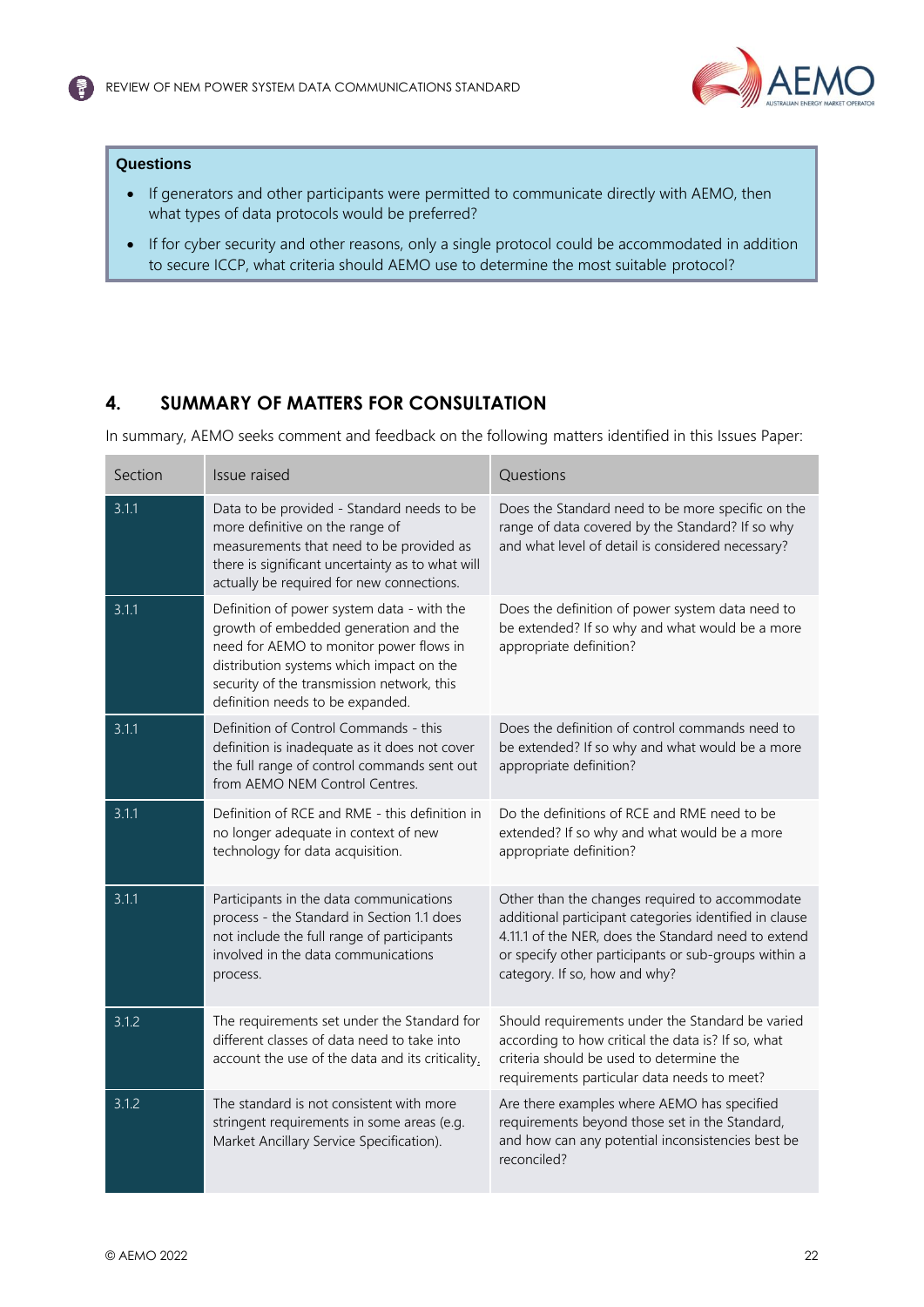

| Section | Issue raised                                                                                                                                                                                                                                                                                                                                                                                                                                                                                                                                                  | Questions                                                                                                                                                                                                                                  |
|---------|---------------------------------------------------------------------------------------------------------------------------------------------------------------------------------------------------------------------------------------------------------------------------------------------------------------------------------------------------------------------------------------------------------------------------------------------------------------------------------------------------------------------------------------------------------------|--------------------------------------------------------------------------------------------------------------------------------------------------------------------------------------------------------------------------------------------|
| 3.1.2   | The standard seems to assume that all<br>participants in the data communications<br>process operate data centres.                                                                                                                                                                                                                                                                                                                                                                                                                                             | Are there examples where the Standard has not<br>kept pace with developments in data<br>communications technology?                                                                                                                         |
| 3.1.2   | There is an opportunity to design<br>vulnerability out and design security in, as<br>opposed to putting in place processes to<br>manage the emergence of security issues. It<br>might be possible for the Standard to<br>encourage enhancement of resilience<br>through design.                                                                                                                                                                                                                                                                               | Is there an opportunity for the standard to<br>encourage enhancement of resilience through<br>design? If so, how might this be done?                                                                                                       |
| 3.1.2   | The Standard to be clear on the<br>consequences for a participant failing to<br>meet the requirements of the Standard.                                                                                                                                                                                                                                                                                                                                                                                                                                        | Should the Standard set out the consequences for<br>a participant failing to meet its requirements?                                                                                                                                        |
| 3.1.3   | The requirements specified for DNSPs may<br>be unclear in a number of areas. Possible<br>examples are:<br>• Current standard does not reflect<br>topology that applies for DNSP (e.g.<br>diagram in Section 1.3 and tables 4 and 5).<br>• Standard needs to state whether or not<br>DNSP can have direct connection with<br>AEMO rather than going through TNSP<br>• Standard needs to account for diversity in<br>comms between TNSP/DNSP to AEMO.<br>• Standard should include situation where<br>there are two intervening facilities and<br>perhaps more. | What changes to the current Standard are required<br>to clarify the requirements for DNSPs?                                                                                                                                                |
| 3.1.3   | The current structure is making it difficult for<br>new connections.                                                                                                                                                                                                                                                                                                                                                                                                                                                                                          | Are there specific examples where the current data<br>communications structure is making it difficult for<br>new connections or embedded participants? If so<br>what changes in the Standard would be required to<br>address these issues? |
| 3.1.3   | It is reported that wholesale demand<br>response providers are finding it very<br>difficult to be connected for data<br>communications under current<br>arrangements.                                                                                                                                                                                                                                                                                                                                                                                         | What difficulties are wholesale demand response<br>providers finding to be connected for data<br>communications under current arrangements?                                                                                                |
| 3.1.3   | New embedded scheduled and semi-<br>scheduled generators have obligations<br>under the rules and Generator Performance<br>Standards (GPS) to participate in Automatic<br>Generation Control (AGC). However, some<br>stakeholders have indicated that this is not<br>possible through some DNSP SCADA<br>systems.                                                                                                                                                                                                                                              | What difficulties do DNSPs have in communicating<br>AGC control signals?                                                                                                                                                                   |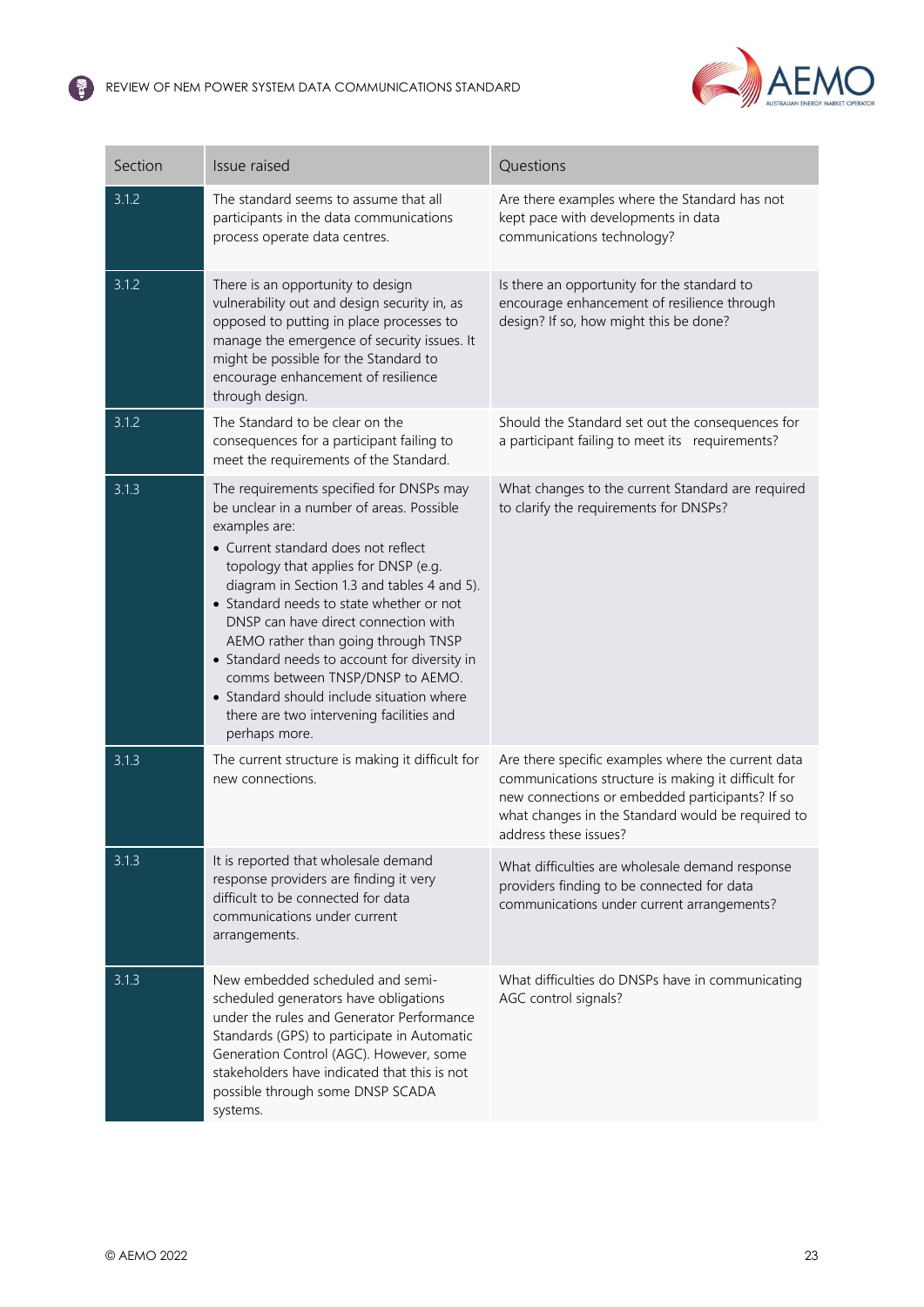

| Section | Issue raised                                                                                                                                                                                                                                                             | Questions                                                                                                                                                                                   |
|---------|--------------------------------------------------------------------------------------------------------------------------------------------------------------------------------------------------------------------------------------------------------------------------|---------------------------------------------------------------------------------------------------------------------------------------------------------------------------------------------|
| 3.1.4   | The current standard specifies ICCP<br>IEC60870-6 TASE.2 and its extensions as a<br>secure ICCP protocol. A stakeholder has<br>questioned whether this can actually be<br>considered as a secure protocol                                                                | Is the current ICCP Protocol specified in the current<br>Standard still appropriate?                                                                                                        |
| 3.1.4   | The Standard in Section 5.1 should be more<br>specific on protocols used when AEMO<br>WAN is connected to another party's data<br><b>Communications Facility</b>                                                                                                         | What protocols should apply for connections to<br>AEMO WAM?                                                                                                                                 |
| 3.1.5   | The Standard should provide more clarity on<br>the boundary of both operational and<br>financial responsibility between<br>Generator and NSP<br>DNSP and TNSP<br>$\cdot$<br>AEMO and TNSP<br>$\ddot{\phantom{0}}$                                                        | What additional detail is required in the Standard<br>to provide more clarity on boundary of both<br>operational and financial responsibilities?                                            |
| 3.1.5   | The standard should make clear the<br>obligation of parties to work together to<br>resolve any problems to ensure a<br>requirement is met.                                                                                                                               | Should an obligation for parties to work together<br>be added to the Standard?                                                                                                              |
| 3.1.5   | The Standard needs to be clear that<br>connections are required to both AEMO<br>control room sites.                                                                                                                                                                      | Does the Standard need to clarify that connection is<br>required to both AEMO control room sites?                                                                                           |
| 3.1.6   | The Standard needs a specific requirement<br>that data sent is of good quality. It is<br>possible for a connection to be available and<br>the data to be unusable due to quality.                                                                                        | Should the Standard include a specific requirement<br>that data sent should be of good quality? If so,<br>what would be implications for stakeholders?                                      |
| 3.1.6   | Some remote metering equipment does not<br>provide quality flags.                                                                                                                                                                                                        | Should all data be sent with quality flags? If so,<br>what would be implications for stakeholders?                                                                                          |
| 3.1.7   | The Standard does not have an effective<br>requirement to ensure the accuracy of data<br>in particular to ensure that RME remains<br>calibrated. Monitoring and remediation may<br>be problematic (e.g. kv measurements at<br>some stations can vary by over 10kV).      | Should the Standard include a more specific<br>requirement regarding data accuracy? If so, what<br>would be implications for stakeholders?                                                  |
| 3.1.7   | All semi-scheduled units being clamped in<br>SCADA (at the AEMO end) such that<br>telemetered MW values could not be<br>negative is undesirable, noting that<br>participants are responsible for providing<br>accurate data and separate metering of<br>auxiliary loads. | How material is the issue regarding clamping of<br>values for semi-scheduled units? If the standard<br>were to be changed as suggested, what would be<br>the implications for participants? |
| 3.1.8   | The Standard is not clear on requirements<br>for data latency or end-to-end response<br>times. There is current no minimum<br>requirement for data latency.                                                                                                              | Should the Standard include a specific requirement<br>regarding data latency? If so, what would be<br>implications for stakeholders?                                                        |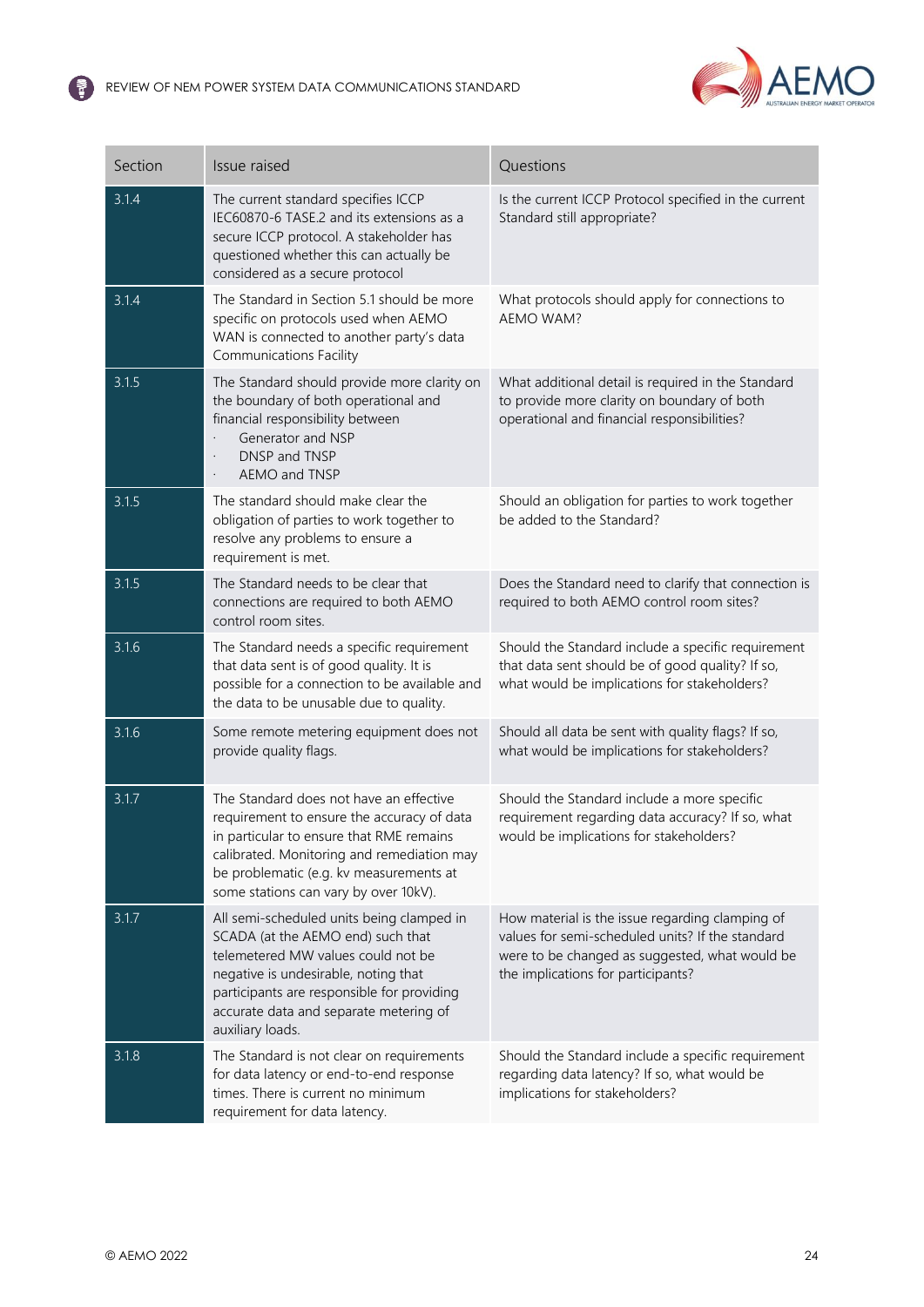

| Section | Issue raised                                                                                                                                                                                                                                                                                                                                                                                                                                                                                    | Questions                                                                                                                                                                                                        |  |
|---------|-------------------------------------------------------------------------------------------------------------------------------------------------------------------------------------------------------------------------------------------------------------------------------------------------------------------------------------------------------------------------------------------------------------------------------------------------------------------------------------------------|------------------------------------------------------------------------------------------------------------------------------------------------------------------------------------------------------------------|--|
| 3.1.8   | Significant timing difference can exist<br>particularly for the RME equipment that uses<br>UTC time and the conversion of this to AEST.<br>There should be greater clarity on the<br>requirements for calibration, testing,<br>validation, and maintenance of the timing<br>stamp quality.                                                                                                                                                                                                      | How material is the issue regarding timing<br>differences due to RME? If the standard were to be<br>changed to address this, what would be the<br>implications for participants?                                 |  |
| 3.1.8   | Monitoring end-to end update times is<br>difficult post commissioning                                                                                                                                                                                                                                                                                                                                                                                                                           | Should an additional requirement be included in<br>the Standard to allow ongoing monitoring of end-<br>to-end response times? If so, what would be the<br>implications of such a change?                         |  |
| 3.1.9   | AGC is showing performance issues which<br>suggest that a more responsive control loop<br>is needed. With the current 4 second AGC<br>cycle, updates at a minimum of less than 2<br>seconds may be required.<br>There have been incidents where AGC used<br>to control a battery is stale (20s old)<br>resulting in unwarranted discharge and<br>charge cycles and at times oscillations. This<br>is mainly because the communications delay<br>is more than 97% of the response delay<br>time. | What would the implications be if the specification<br>of maximum delay for control commands was<br>tightened to 2 seconds? What are the implications<br>if control command delays remain at current levels?     |  |
| 3.1.9   | There should be increased use of dispatch<br>signals via SCADA through the NSP as<br>AEMO's Market Portal may be unreliable<br>and any failure to meet dispatch<br>requirement increases system risk.                                                                                                                                                                                                                                                                                           | Is there a material issue associated with reliability of<br>the connection to AEMO's market portal?                                                                                                              |  |
| 3.1.9   | The specification of maximum delays may<br>not adequately take into account the<br>number of intervening facilities through<br>which the command signal needs to be<br>relayed.                                                                                                                                                                                                                                                                                                                 | Should the specification of control command delays<br>in the Standard take into account the number of<br>intervening facilities? If so, how should these be<br>accounted for and what would the implications be? |  |
| 3.1.10  | The current standard is not clear on<br>obligations of the parties to the security of<br>the data (physical, personnel and cyber) and<br>of control protocols at the level required for<br>critical infrastructure.                                                                                                                                                                                                                                                                             | What specific obligations regarding maintenance of<br>security should be included in the Standard, and<br>what would be the implications of this?                                                                |  |
| 3.1.10  | Alignment between this data<br>communications standard and these current<br>and proposed regulations requires<br>consideration.                                                                                                                                                                                                                                                                                                                                                                 | Does the legislation adequately cover security<br>obligations and requirements or is there a need for<br>more detailed obligations in the Standard?                                                              |  |
| 3.1.10  | The Standard should include an obligation<br>for participants to advise AEMO of any<br>known relevant cyber security issues or when<br>abnormal risks to cyber security arise.                                                                                                                                                                                                                                                                                                                  | What would be the implications of including a<br>specific obligation to advise on cyber security risks?                                                                                                          |  |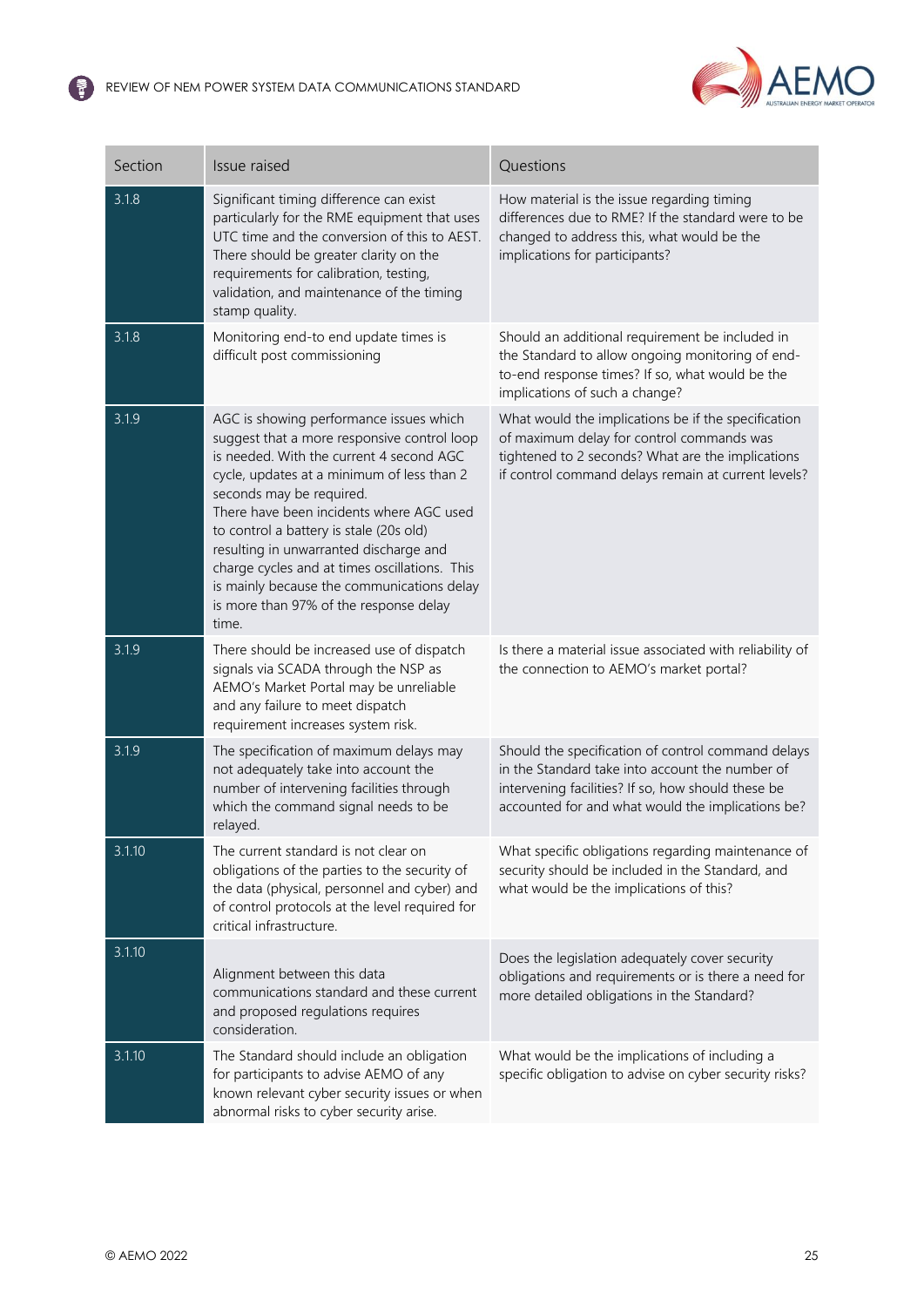

| Section | Issue raised                                                                                                                                                                                                                                                                                                                                                                                                                                                                                                                                                                                                                      | Questions                                                                                                                                                                                                                                                                                                   |
|---------|-----------------------------------------------------------------------------------------------------------------------------------------------------------------------------------------------------------------------------------------------------------------------------------------------------------------------------------------------------------------------------------------------------------------------------------------------------------------------------------------------------------------------------------------------------------------------------------------------------------------------------------|-------------------------------------------------------------------------------------------------------------------------------------------------------------------------------------------------------------------------------------------------------------------------------------------------------------|
| 3.1.10  | There are questions about ownership and<br>control and rights to data, and when. While<br>not specifically related to the Standard, the<br>standard should nonetheless fully support<br>and enable these requirements.                                                                                                                                                                                                                                                                                                                                                                                                            | Should the Standard be enhanced to better identify<br>and support the protection of the confidentiality of<br>data? If so what type of enhancement is required?                                                                                                                                             |
| 3.1.11  | There is a need for greater clarity in Section<br>3.1 of the Standard regarding the<br>specification of reliability requirements. In<br>particular:<br>• In table 4 standard term RCE needs to be<br>better defined<br>• Tables 4 and 5 are not clear. For instance<br>does the 6 hour requirement apply to a<br>single site or all sites?<br>· Possible inconsistency between table 4<br>and 5<br>• Difficulty in seeing how tables 4 and 5<br>apply to DNSPs<br>• Need to better define what is meant by a<br>critical outage in Section 3.1 - i.e. does it<br>refer to total loss of data or simply loss of<br>redundant path? | What changes would be required to clarify<br>reliability requirements in the Standard?                                                                                                                                                                                                                      |
| 3.1.11  | The Standard should set expectations on the<br>level of monitoring and reporting of<br>reliability required. For instance, this might<br>include a comprehensive heartbeat facility.                                                                                                                                                                                                                                                                                                                                                                                                                                              | Does the Standard need to set enhanced<br>expectations regarding monitoring and reporting of<br>availability and why? What would be reasonable<br>expectations to set? What changes would be<br>required to data communications systems to<br>achieve enhanced monitoring and reporting of<br>availability? |
| 3.1.11  | Frequent and rapid applications of software<br>patches is becoming an increasing<br>requirement for maintaining cyber security.<br>One stakeholder has queried whether new<br>or additional redundancy may be needed at<br>DCFs to allow rapid application of patches<br>without disrupting operations.                                                                                                                                                                                                                                                                                                                           | Does any lack of redundancy currently restrict the<br>ability of participants to apply software security<br>patches in a timely manner?                                                                                                                                                                     |
| 3.1.12  | Section 2.2 of the current Standard states<br>that "DCPs must notify AEMO of their sign<br>convention when applying to AEMO for<br>registration as a Registered Participant. To<br>change the sign convention, DCPs must give<br>60 business days' notice to AEMO". It is not<br>clear whether this requirement applies to<br>small scale changes to correct individual sign<br>conventions or only to a major change<br>following a change in policy.                                                                                                                                                                            | What change to Section 2.2 of the Standard would<br>be required to clarify the requirement for adequate<br>notice?                                                                                                                                                                                          |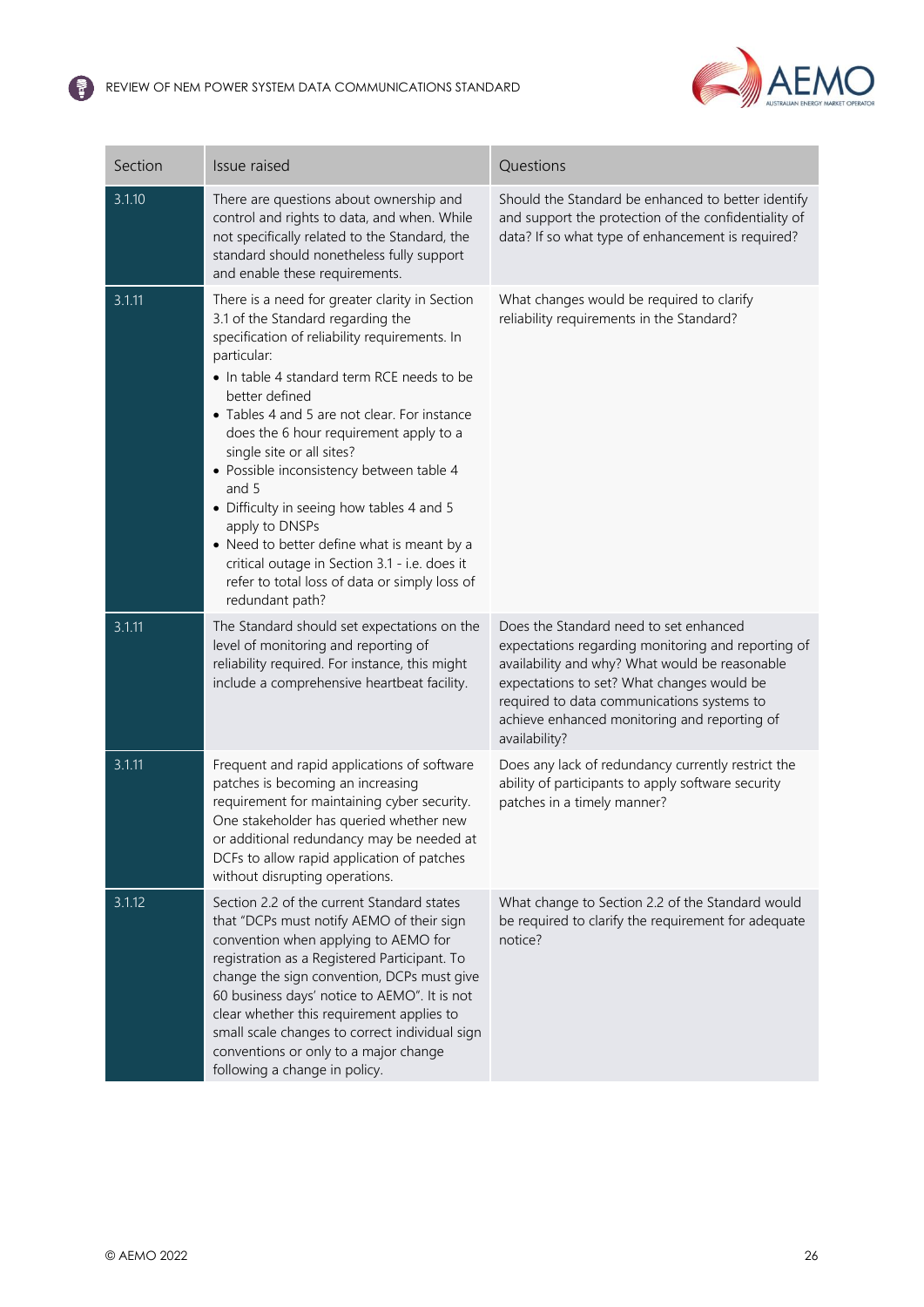

| Section | Issue raised                                                                                                                                                                                                                                                                                                             | Questions                                                                                                                                                                                                                                                                                        |  |
|---------|--------------------------------------------------------------------------------------------------------------------------------------------------------------------------------------------------------------------------------------------------------------------------------------------------------------------------|--------------------------------------------------------------------------------------------------------------------------------------------------------------------------------------------------------------------------------------------------------------------------------------------------|--|
| 3.1.13  | The Standard has no specific requirements<br>for the times required to return to service<br>following forced outages and in practice<br>failed data can take a long time to rectify.<br>Tables 4 and 5 of the current Standard refer<br>to a reliability requirement rather than a<br>specific response time.            | What issues have arisen that would justify including<br>in the Standard a specific requirement regarding<br>response time to forced outages? If so, what would<br>reasonable expectations be?                                                                                                    |  |
| 3.1.14  | The current testing scope does not include<br>testing of whether the data is correct, but<br>only that data is being communicated. The<br>scope of testing specified under the<br>Standard could also include testing for cyber<br>security; and robust RCE and RME testing,<br>calibration and validation.              | What issues have arisen that would justify<br>expanding the scope of testing specified in the<br>Standard? If so, what increases in scope are<br>required? What would be the implications of a<br>change in testing scope?                                                                       |  |
| 3.1.14  | The level of testing required for new<br>generators is onerous.                                                                                                                                                                                                                                                          | What are examples of testing requirements that are<br>considered too onerous for new generators? Are<br>there opportunities to make these requirements<br>less onerous without materially reducing the<br>effectiveness of the testing programme in<br>demonstrating the necessary capabilities? |  |
| 3.1.14  | Section 6.4 of the current Standard is not<br>clear on what constitutes an "upgrade".                                                                                                                                                                                                                                    | What changes to the definition of an "upgrade" is<br>required? What implications would such a change<br>have?                                                                                                                                                                                    |  |
| 3.1.14  | The requirement under Section 6.4(c) of the<br>current Standard is unclear and that for the<br>sake of efficiency it should encourage the<br>use of standard test procedures.                                                                                                                                            | Should section 6.4(c) of the current Standard be<br>amended to encourage use of standard test<br>procedures?                                                                                                                                                                                     |  |
| 3.1.14  | Due to the changing nature of the power<br>system the requirements for advice on<br>augmentations under the Standard need to<br>be increased.                                                                                                                                                                            | What issues have arisen that would justify<br>expanding the scope of augmentations required to<br>be advised under the Standard?                                                                                                                                                                 |  |
| 3.1.14  | The Standard needs to require the provision<br>of an appropriate testing environment for<br>data links.                                                                                                                                                                                                                  | What issues have arisen that would justify the<br>Standard specifying the provision of testing<br>environments for data links? What implications for<br>stakeholders would such a new requirement have?                                                                                          |  |
| 3.1.15  | Any increased requirements in the Standard<br>need to be transitioned to accommodate<br>additional funding requirements to meet<br>such increased requirements.                                                                                                                                                          | In what circumstances would transitional provisions<br>be justified for increased requirements in the<br>Standard? If justified, what form of provisions<br>would be needed and for how long?                                                                                                    |  |
| 3.2.1   | AEMO NEM Control Centres currently use<br>limited real time data from PMUs. In the<br>near future the level of this real time data<br>from PMUs and High-Speed Monitors<br>(HSMs) will greatly increase and<br>requirements for the communication of<br>these data types may need to be included<br>within the Standard. | Does the Standard need to cover to cover PMU and<br>HSM data? If so why and on what basis should the<br>requirements be set (i.e. appropriate standards on<br>which the requirements could be based)?                                                                                            |  |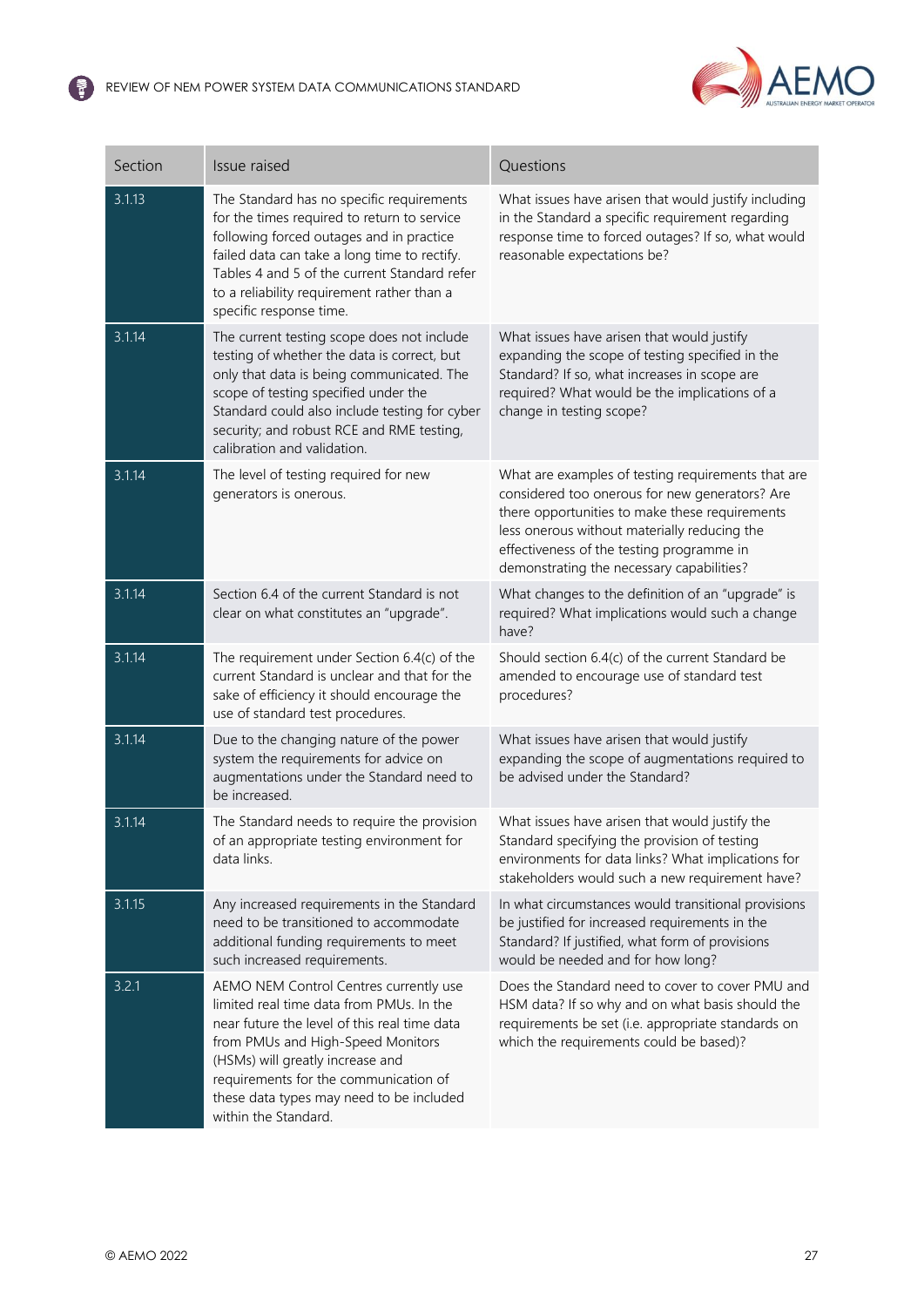

| Section | Issue raised                                                                                                                                                                                                                                                                                                                                                                                   | Questions                                                                                                                                                                                         |  |
|---------|------------------------------------------------------------------------------------------------------------------------------------------------------------------------------------------------------------------------------------------------------------------------------------------------------------------------------------------------------------------------------------------------|---------------------------------------------------------------------------------------------------------------------------------------------------------------------------------------------------|--|
| 3.2.1   | Some stakeholders have noted that the<br>Integrating Energy Storage Systems rule<br>change will enable Small Generation<br>Aggregators (SGAs) to provide FCAS and<br>that the Standard may need to<br>accommodate this change                                                                                                                                                                  | Does the Standard need to cover SGAs? If so why<br>and on what basis should the requirements be set?                                                                                              |  |
| 3.2.1   | The Scheduled Lite Visibility Model to<br>provide visibility to AEMO of the output in<br>the form of five-minute data may be<br>required by mid-2022 and this may need to<br>be accommodated in the Standard.                                                                                                                                                                                  | Are changes to Standard required now to<br>accommodate the first stage of the Scheduled Lite<br>Project? If so, what changes are required?                                                        |  |
| 3.2.1   | The Scheduled Lite Dispatchability Model is<br>expected in 2024-25 to enable distribution<br>connected aggregated DER to participate in<br>central dispatch.                                                                                                                                                                                                                                   | What future changes to the Standard are likely to<br>be required to accommodate the second stage of<br>the Scheduled Lite Project?                                                                |  |
| 3.2.1   | In the future there may be a requirement for<br>AEMO to also provide real time data to<br>participants.                                                                                                                                                                                                                                                                                        | Is it likely that future changes to the Standard will<br>be required to also cover provision of real time<br>data from AEMO to participants?                                                      |  |
| 3.2.1   | Whilst provision of real time to NSPs from<br>Generators and others is not within the<br>scope of the Standard, it remains part of the<br>overall data communications process in the<br>NEM. For instance even if, say, a generator<br>was to provide real time data directly to<br>AEMO, there may still be a requirement for<br>the generator to provide data separately to<br>its NSP.      | Regardless of provision of data to AEMO, does the<br>Standard need to incorporate or reference<br>requirements for generators and others to provide<br>real time power system data to their NSPs? |  |
| 3.2.1   | Enhancements to the Standard will bring<br>benefits but also may result in increased<br>costs to the industry and ultimately<br>consumers. It is possible that costs may be<br>disproportionate in the case of enhanced<br>requirements for smaller participants,<br>however the necessity for those<br>requirements may increase as the relative<br>numbers of smaller participants increase. | Are there any specific factors AEMO should take<br>into account in assessing the costs and benefits of a<br>proposed enhancement to the requirements of the<br>Standard?                          |  |
| 3.2.2   | In the near future, a growing number of<br>embedded battery generation, aggregated<br>DER and VPP connections will need to be<br>accommodated. Some stakeholders believe<br>that this will mean that the current data<br>communications structure will be no longer<br>fit for purpose.                                                                                                        | What changes to the current NEM power system<br>data communications structure are likely to be<br>required? Are there different options for such<br>changes?                                      |  |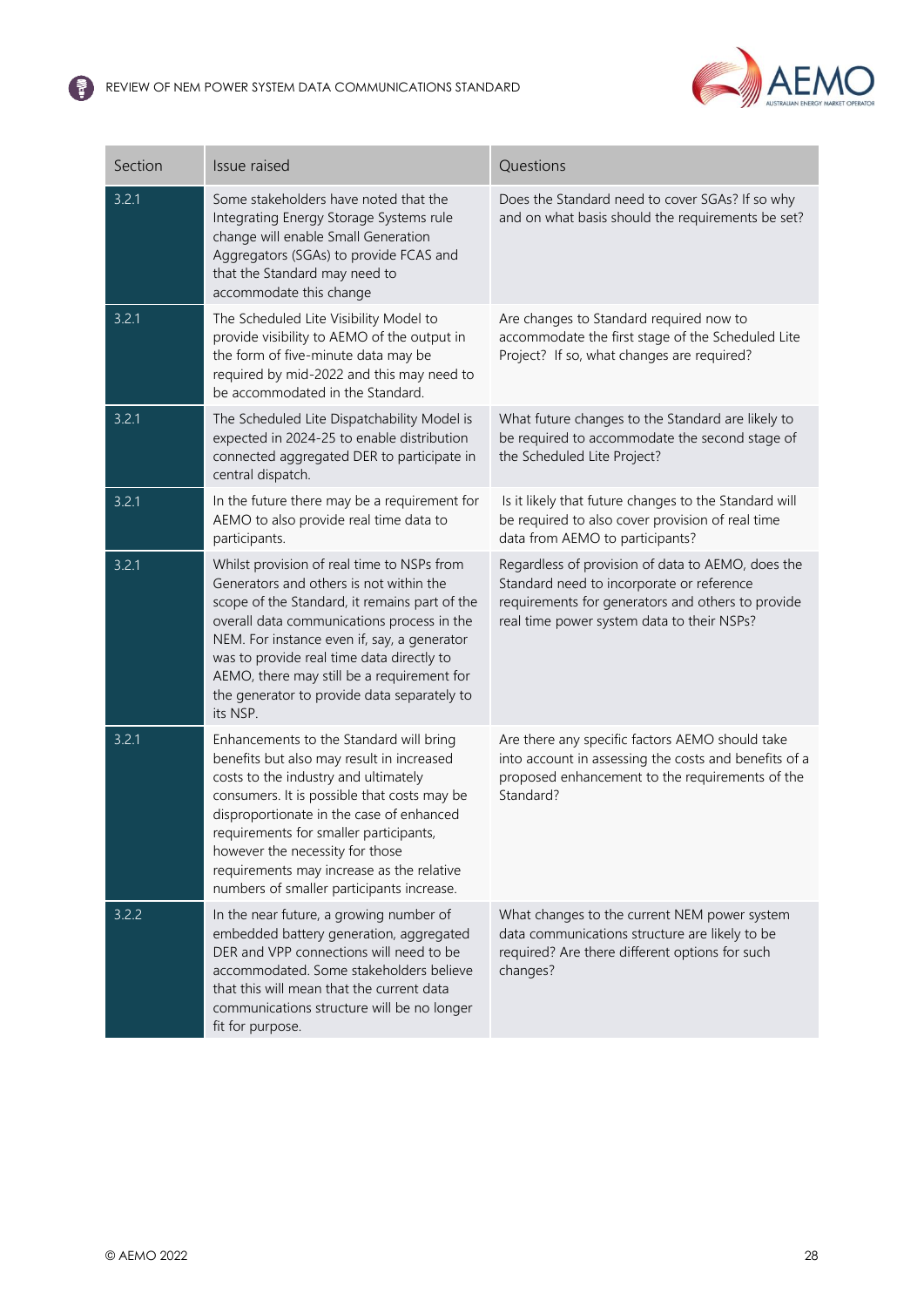

| Section | Issue raised                                                                                                                                                                                                                                                                                                                                                                                                                                                                                                                 | Questions                                                                                                                                                                                                                                                                                                                                             |
|---------|------------------------------------------------------------------------------------------------------------------------------------------------------------------------------------------------------------------------------------------------------------------------------------------------------------------------------------------------------------------------------------------------------------------------------------------------------------------------------------------------------------------------------|-------------------------------------------------------------------------------------------------------------------------------------------------------------------------------------------------------------------------------------------------------------------------------------------------------------------------------------------------------|
| 3.2.3   | Under the current architecture as described<br>in Section 3.2.2, the only communication<br>protocol support for connection to AEMO is<br>the ICCP protocol. If a change in the data<br>communications structure is required, then it<br>may be necessary for the Standard to<br>accommodate alternative protocols for<br>connection to AEMO. The ICCP protocol is<br>designed for data communication between<br>control centres and would not be suitable if<br>a generating unit were to communicate<br>directly with AEMO. | If generators and other participants were permitted<br>to communicate directly with AEMO, then what<br>types of data protocols would be preferred?<br>If for cyber security and other reasons, only a single<br>protocol can be accommodated in addition to<br>secure ICCP, what criteria should AEMO use to<br>determine the most suitable protocol? |

# <span id="page-29-0"></span>**5. NEXT STEPS**

**Submissions on this Issues Paper must be made in accordance with the Notice of First Stage of Consultation published with this paper by 5.00 pm AEDT on 15 March 2022 to email address [Data.Comms@aemo.com.au](mailto:Data.Comms@aemo.com.au)**

AEMO is seeking feedback in particular on the materiality and impact of the issues identified in this Issues Paper, and any proposed solutions, options, or impediments for change. AEMO requests that the expected costs and benefits of any proposed solution are identified in submissions to the extent possible. Respondents may also wish to identify any further issues that they believe should be considered in AEMO's review of the Standard.

Following consideration of the responses to this Issues Paper, AEMO will prepare and publish a draft report together with a draft of proposed amendments to the Standard for further consultation, as described in section 1.